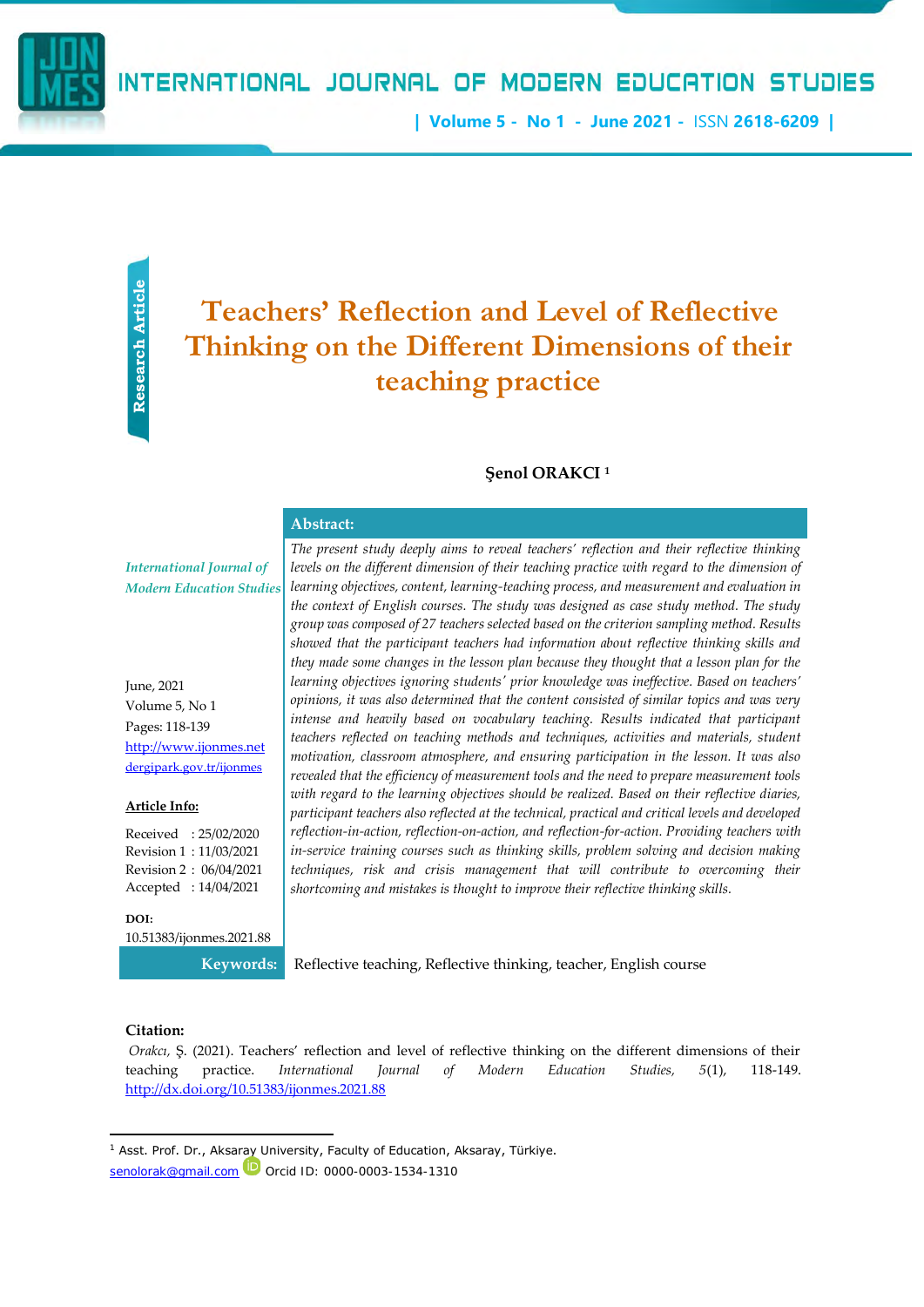## **INTRODUCTION**

In today's society, people are expected to have acquired certain skills. These skills include problem solving, creative thinking, critical thinking, learning to learn, and reflective thinking. Undoubtedly, the most important of these skills is reflective thinking skill, which is one of the high-level thinking skills. Dewey (1933) defines reflective thinking as an effective, consistent and careful way of thinking. Ünver (2010) associates reflective thinking with problem solving and explains it as a thinking process for finding solutions by identifying positive and negative situations faced by a person in the education process.

Schön (1983) emphasized that reflection can be done in three different times in his study on the situations in which reflective thinking should be done. These are "reflection-in -action", "reflection-on-action" and "reflection-for-action".

Reflection-in-action is the process that includes the decisions we make at that moment while performing an action. Schön (1983) expressed it as thinking on foot during action. In other words, it is the ability to make decisions when faced with situations without thinking about what to do before. During reflection-in-action, we reveal the ability to tackle with the unexpected situations by using our repertoire of examples. In this case, an individual knows more than he/she can say, but does not express it with words, he/she only reveals it with actions. It usually requires the ability to make the right decisions when unexpected situations are encountered. It is difficult to carry out it with theoretical knowledge, it is more related to one's own skill. A lived example from the present study in which the teacher could make the right decision when unexpected situations happened can be given as follows*: "…I saw the children had an unexpected reaction to the Picture Strip Story and adjusted the lesson plan. Then, I used another activity which I think would be more appropriate for the students' level, which was reaaly effective...."*.

Reflection-on-action is the process that requires stopping for a while after performing our actions and reflecting on what happened. It is to decide how it goes, what is good and what is bad, what needs to be changed. It is to change actions and practices by asking questions on actions and developing new ideas. A certain amount of time and effort should be spent to reflect on the action (Schön, 1983). A lived example about a participant teacher from the present study who reflected on his/her past experiences is as follows: *"To enable my students to predict the English equivalents of types of holiday correctly, Quiz Show technique along with visuals instead of "Matching" technique would be more effective so that students could participate effectively."*

Reflection-for-action involves thinking about future actions with the purpose of developing or altering a practice. It also requires teachers to use examples, insights and knowledge so that they can look at problems from a different perspective. These features can be used as an important driving force for the development of professional knowledge in teacher training programs (Loughran, 2002). A lived example from the present study in

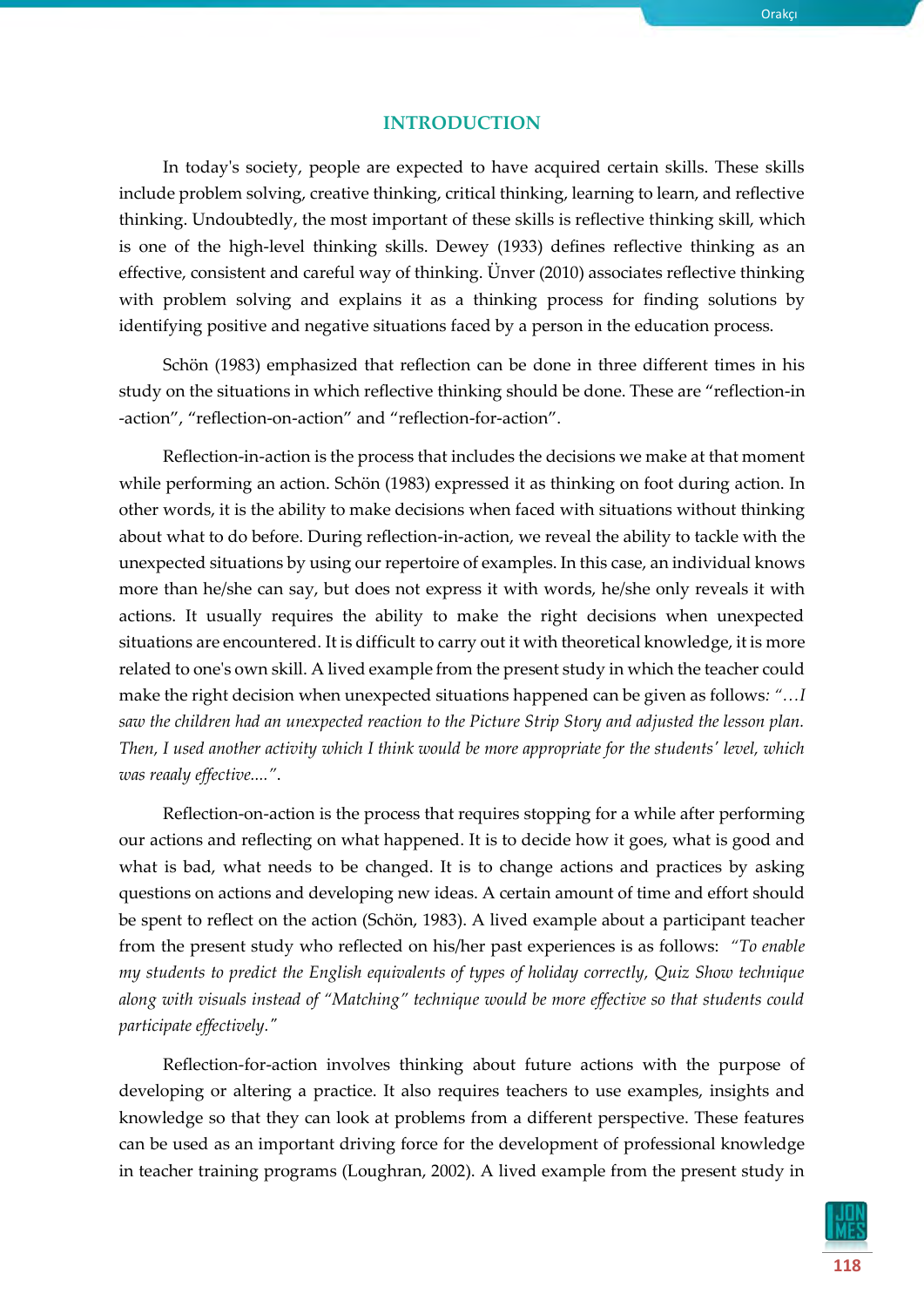which the teacher thinks about future actions with the desire of developing or altering a practice is as follows: *"I saw the students become passive during my two lessons. Considering their reactions, I can change the method of teaching by thinking more about which communicative approach tecnniques I used."*.

In addition to the descriptions made by Schön (1983) for the application of reflective thinking, there are classifications explaining the levels of reflective thinking. One of these is the leveling made by Van Manen (1977). Van Manen (1977) stated that reflective thinking can be done at three levels. These are technical reflection level, practical reflection and critical reflection.

Technical reflection is the basic level of reflection. The efficiency and effectiveness of the final results are emphasized, no criticism or changes are made about the results. The existing information is the most accurate information and the desired conclusions should be reached with this information. In other words, it is not considered to make a new configuration or change the information. The aim here is to use the existing information efficiently. Teachers at the level of technical reflection are generally individuals with little experience, who choose the lessons appropriate for them and aim to achieve the learnign objectives set in the lessons (Van Manen, 1977). A lived example from the present study in which the teacher applied a technique and received positive feedback is as follows: *"The "Spot the differences" technique was very good while describing the two different actions. It enabled students to comprehend the subject better visually…".*

The level of practical reflection allows efforts that can be done to achieve a particular goal. These efforts can be made based on assumptions. Individuals' learning can be facilitated by reflective thinking through applications. Reflection at the practical level can be defined as a reflection area where teacher candidates or teachers begin to benefit from their experiences in teaching skills, and try to think about the problems they encounter and find solutions (Ünver, 2010). In this area, a teacher candidate or teacher analyzes student behavior to understand whether the learning objectives were achieved, how they were achieved, and if not, why they were not achieved. They interpret observable student behaviors based on their individual perceptions (Wilson & Jan, 1993). A lived example from the present study in which the teacher describes a positive situation he/she encountered and also questions the reasons of this situation who reflects at the practical level by stating in his/her reflective journal is as follows: *"The learning objectives I determined were effective. I think that I made the lesson more effective and fun by attracting the attention of the students thanks to the materials and the activities I prepared. I managed to make the students achieve the learning objectives I determined. I was only a guide, and the students were more active".*

Critical level of reflection has a broader explanation that includes levels of practical and technical reflection. What distinguishes critical reflection from them is that they are approached with a critical point of view during and after the actions. While making critical reflection, the individual uses not only the knowledge he / she has but also the infrastructure

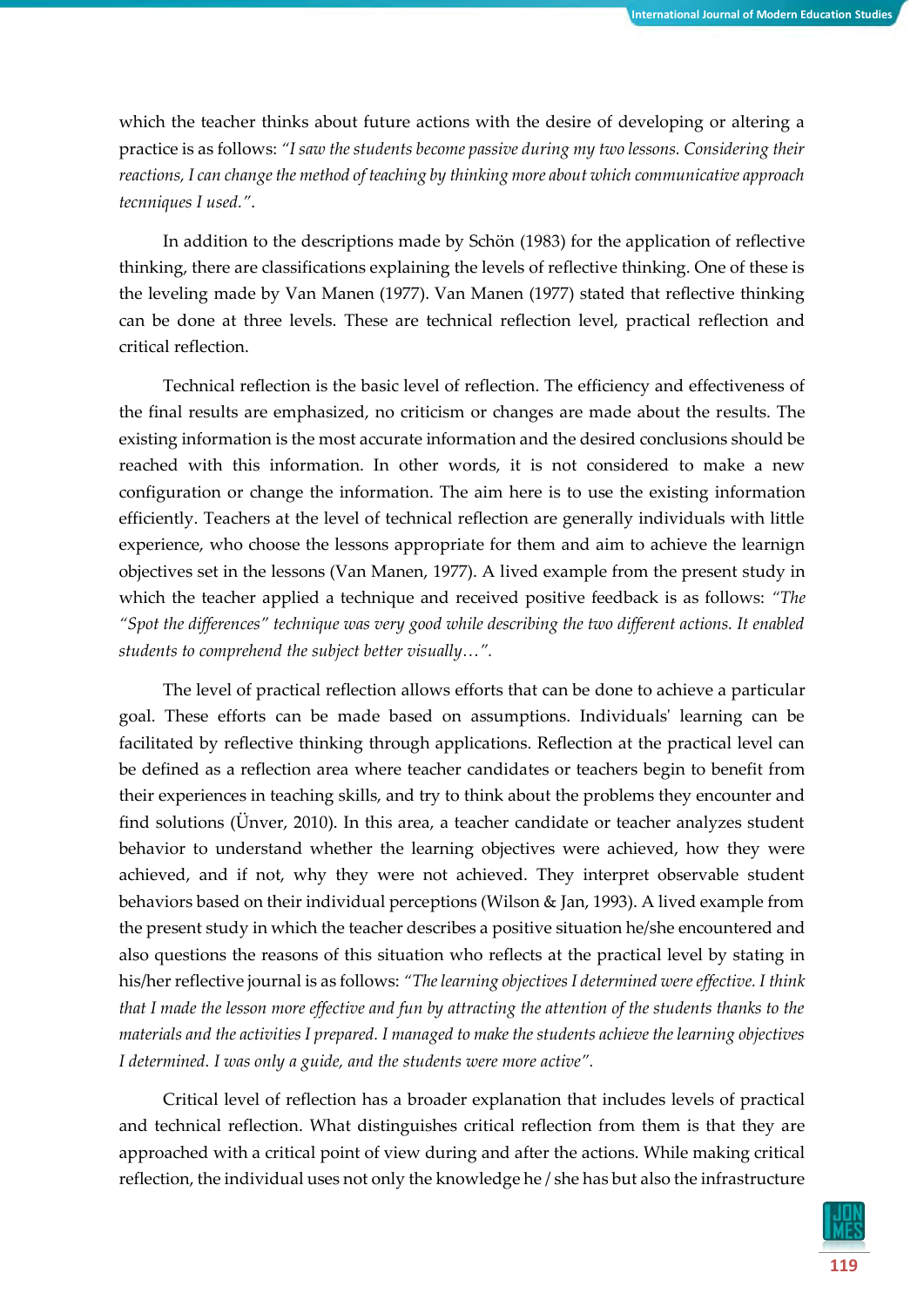Orakçı

that constitutes it (sociocultural environment, religion, language, family structure, tradition, customs, etc.). The level of critical reflection varies from person to person and it is very difficult to define its limits. For this reason, open mindedness is necessary. A lived example from the present study in which the teacher with moral, ethical and systematic perspective reflects at the critical level is as follows: *"I am a teacher and I understand that the task of a teacher is to enable his/her students to achieve learning objectives. I still have shortcomings and I have to go further in my teaching profession. I am trying to do my best. I strive to be a different teacher".*

Reflective thinking is seen as a very important process in terms of teachers' being able to follow the developments in educational science, to implement what they have learned, and to follow their own developments in line with scientific knowledge and experiences. For this reason, reflective thinking should be taken into consideration in both theoretical and practical contexts, and appropriate climate should be provided to help teachers gain the ability to use reflective thinking (Altınok, 2002). Reflective thinking ensures professional development of teachers. It improves the ability to analyze and understand classroom events. It helps the teacher to create a learning environment that contributes to make predictions and think (Ünver, 2003).

When the characteristics of the reflective thinking teachers are examined, it is seen that the teacher's role in the constructivist approach is in parallel with the features expected from the teacher. In reflective teaching, the student is at the center and takes an effective and decision-making role. A teacher who adopts reflective thinking better evaluates his students, renews his/her methods and strategies, draws conclusions for himself/herself by following every practice, and is open to self-renewal (Rodgers, 2002). In congruent with this view, teachers who have reflective thinking skills aim to raise students who have an objective perspective, who are environmentally-conscious and aware of their responsibilities, and who have problem-solving skills (Ekiz, 2006). A reflective teacher is a development-oriented and an open-minded individual who focuses on lifelong learning, and who has the ability to plan and evaluate the teaching process effectively by selfassessment (Norton, 1994; Semerci, 2007; Ünver, 2003). In English Language Curriculum of Secondary Education in Turkey, reflective thinking teacher characteristics are also emphasized and teachers are expected to evaluate the student during the process, record what has been done in the teaching process, and review it by going back and checking.

When the relevant literature was reviewed, it is seen that the studies about reflective thinking skills and reflective thinking activities of teachers and teacher candidates were the focus of attention (Ayçiçek, Yanpar Yelken, & Yokuş, 2019; Aydın, & Çelik, 2013; Aydoğmuş, 2017; Aslan, 2009; Atalay & Karahan, 2016; Aydın & Çelik, 2013; Dilekli & Orakcı, 2019; Dolapçıoğlu, 2007; Duban & Yanpar-Yelken,2010; Ekiz, 2006; Elmalı, & Balkan Kıyıcı, 2018); Ersözlü, 2008; Evin-Gencel & Güzel-Candan, 2014; Gedik, Akhan & Kılıçoğlu, 2014; Gencer, 2008; Hasırcı & Sadık, 2011; Keskinkılıç, 2010; Kırnık, 2010; Kızılkaya & Aşkar, 2009; Kirk, 2000; Koç & Yıldız, 2009; Kozan, 2007; Köksal & Demirel, 2008; Langer, 2002; Lee;

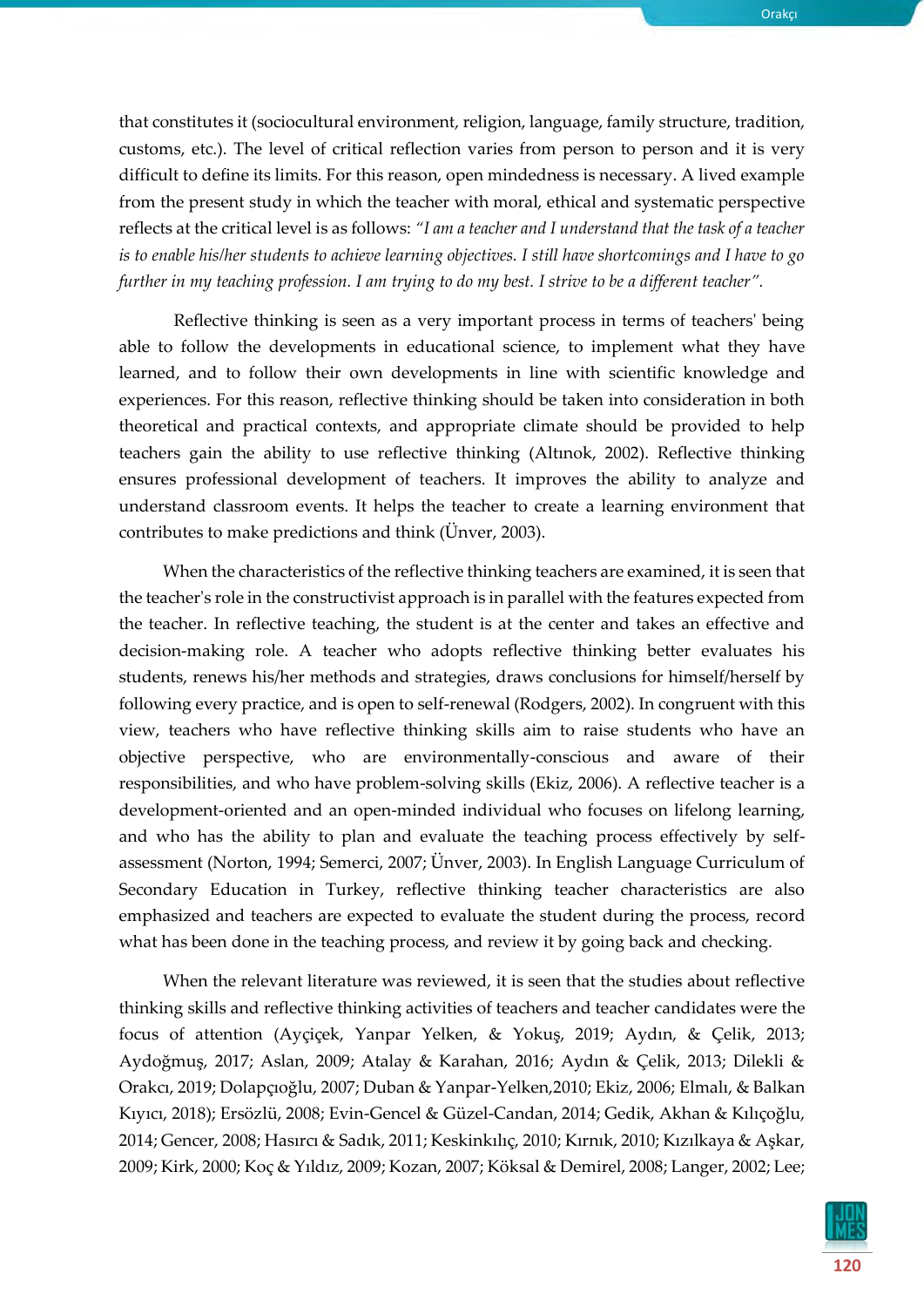2005; Ocak, Ocak & Saban, 2014; Oruç, 2000; Özbek, 2014; Semerci, 2007; Şahin 2009; Şahan, & Kalkay, 2011; Tok, 2008a, 2008b; Töman, 2015; Yorulmaz, 2006).

## *Reflective Teaching and English as a Foreign Language*

Over the past two decades, there has been a trend towards teaching reflective teaching skills in in-service and pre-service teacher education. Reflective teaching occurs by collecting detailed information about classroom situations such as working with individuals, creating classroom environments, planning and managing teaching, selection of content, and individual competence (Ogonor & Badmus, 2006).

Reflective teaching is a widely used concept recently, and it is frequently encountered in debates about professional and modern education. Reflective teaching which is a frequently used method especially in teaching English as a foreign language (EFL) and in raising English teachers, can be defined as thinking about what is happening in the teaching environment and making some differences in line with these thoughts during and after the teaching process (Mc. Collum, 2002). Pennington (1992) defines reflective teaching as "reflecting on experiences and reflection of these experiences". Henderson (1996) also defines reflective teaching as an inquiry approach and creative problem-solving activities that emphasize giving importance to others and that is based on constructivism in teaching. In this context, reflective teaching can be considered to be extremely important in terms of both students' showing positive characteristics in the cognitive and affective domains and professional development of teachers.

When examined a number of studies in the literature, a study conducted on teachers in Pakistan by Ahmad, Said, Zeb, Rehman, Ahmad, and Khan (2013) examined how reflective teaching practices affect teachers' teaching and classroom skills and the researchers found a significant improvement and increase in the teaching skills of teachers who received reflective practice training. It was also found that the teachers made more original plans for their own lessons, brought effective solutions to classroom problems, and their interactions with their teachers, students and parents were of higher quality and function. In a study conducted by Choy and Oo (2012), the extent to which teachers performed reflective teaching and what they think about their own practices were examined. The results of the research revealed that teachers showed inadequacies in realizing the principles of reflective learning. In another study conducted by Mathew (2011), the role of reflective teaching in providing an effective classroom learning environment to improve English language skills was discussed. According to the findings of the study, it was found that reflective teaching practices contributed to a rich environment and resource for realizing English language skills, a purposeful learning-teaching process, a reflective and interactive teacher-student communication, and a significant increase in students' success as well as a significant contribution to the professional development of teachers which was also seen as an important finding in Aydoğmuş's (2017) study and Fakazlı and Kuru Gönen's (2017) study exploring EFL university instructors' perceptions on reflective

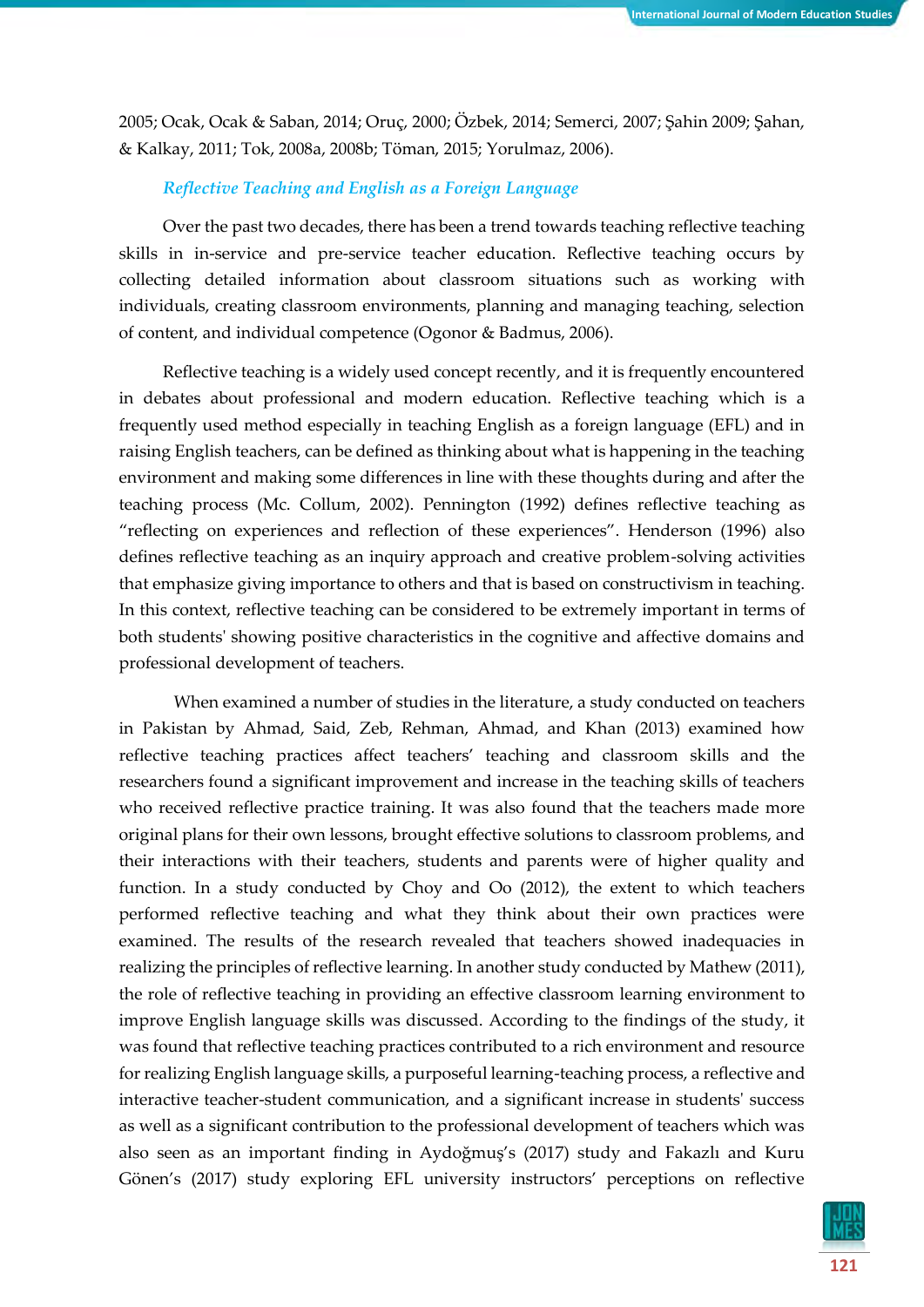Orakçı

practices. In similar studies conducted by Minott (2011) and Nodoushan (2011) to determine the effects and results of the reflective teaching practices in teacher candidates, it was found out that reflective teaching helped the development of their own knowledge and awareness, their inquiry skills improved in addition to that reflective teaching practices developed their affective and professional skills such as controlling their own emotions, interacting positively with those around them, and empathy.

Given the advantages of reflective teaching practice for teacher professional development, reflective teaching practice can be seen as useful ideas, suggestions and a vital tool for teachers to deal with difficult situations. What is more to the point, with the help of reflective practice, teachers can increase their efficacy by apprehending their teaching practices more broadly (Rudd, 2007) in addition to that it aids to protect against superficial learning (Schnepfleitner & Ferreira 2021). In fact, it helps teachers to recognize their strengths and weaknesses, and ultimately contributes more strongly to students' equal learning (Rezaeyan & Nikoopour, 2013; Rudd, 2007). As a result, reflective practice in teacher professional development emerges to be an important tool in problem solving, as it presents a great opportunity to go back and come up with the best strategies to achieve the goals (Ferraro, 2000; Rudd, 2007). Therefore, as Fakazlı and Kuru Gönen (2017) emphasized, systematic practice opportunities provided for teachers can make a difference in helping teachers develop reflection ideas and participate in reflective practice on a regular basis, which further increases the importance of the present study.

It should also not be forgotten that the quality of the teachers who are the practitioners of the educational process plays a determining role on the quality of the teaching performed. (Pollard, 1997). It is a necessity to question the qualifications of teachers, who have an important role in the educational process, and to train them in accordance with the requirements of the age. It is extremely important for teachers to be aware of the fact that reflective thinking and reflective teaching are an integral element for professional development and that they are used at every stage of the teaching process, which increases the importance of the present study. For this reason, the present study deeply aimed to reveal teachers' reflection and their reflective thinking levels on the different dimension of their teaching practice in the context of secondary EFL courses. For this purpose, the answers were sought for the following sub-problems:

**1)** What do teachers understand from the concept of reflective thinking?

**2)** How do teachers use reflective thinking skills with regard to the dimension of learning objectives of secondary EFL courses?

**3)** How do teachers use reflective thinking skills with regard to the dimension of content of secondary EFL courses?

**4)** How do they use reflective thinking skills with regard to the dimension of learning and teaching process of secondary EFL courses?

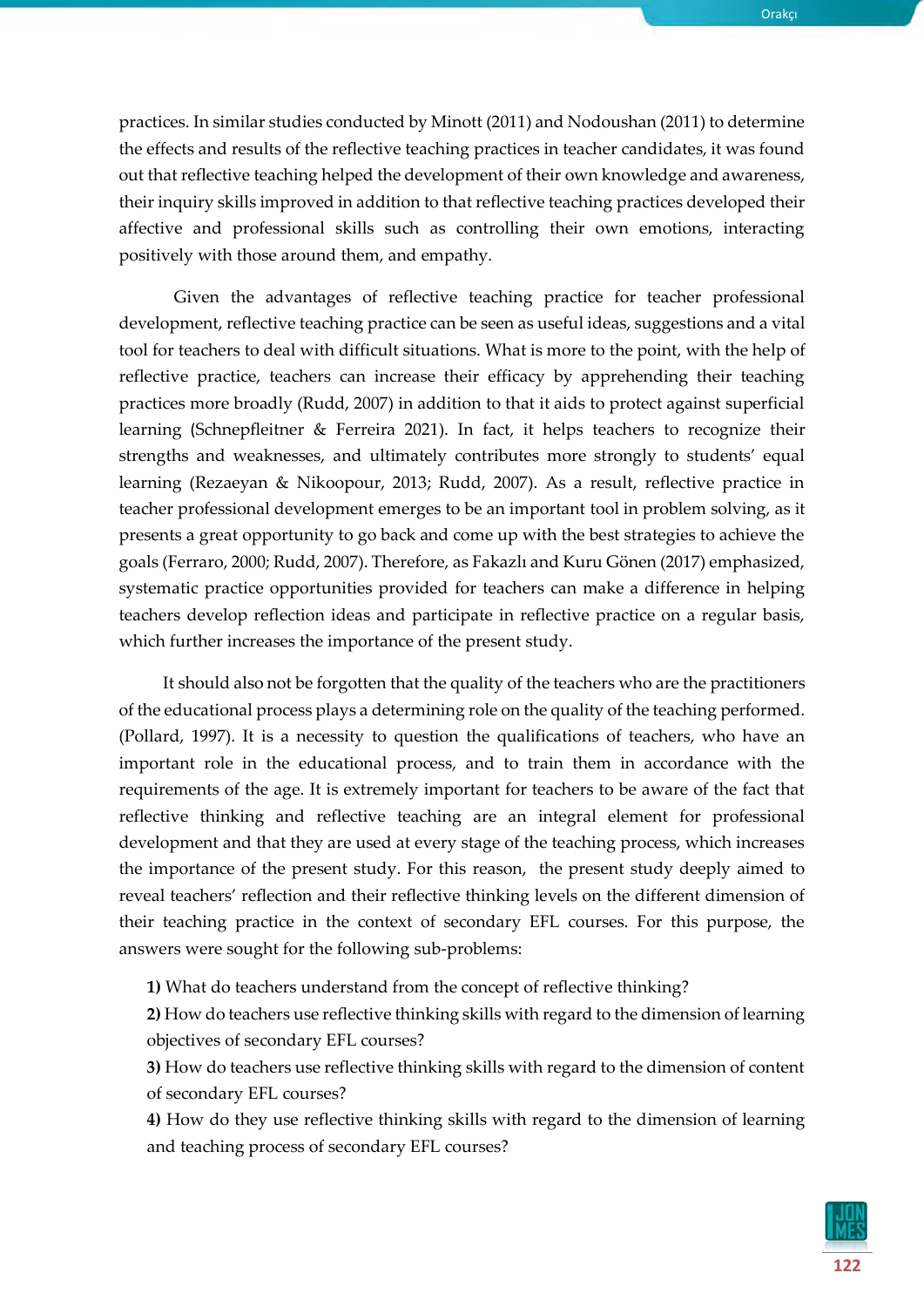**5)** How do they use reflective thinking skills with regard to the dimension of measurement and evaluation of secondary EFL courses?

## **METHOD**

In the present study, case study method was used. The case study method involves examining an event in depth rather than breadth (Wellington, 2000). This method focuses on the property and complexity of an event and allows different data collection techniques to be used together (Cohen & Manion, 1994; Stake, 1995). The reason for choosing the case study method in this study can be explained as an in-depth examination of development of the participant teachers with semi-structured interview form and reflective diaries.

## *Participants*

Criterion sampling, one of the purposeful sampling methods, was used in the sample selection of the study. In criterion sampling, the sample is formed in accordance with predetermined criteria or criteria (Yıldırım & Şimşek, 2013). Accordingly, the sample of the study consisted of 27 volunteer teachers working in three different secondary schools in a city in the Central Anatolia Region in the 2019-2020 academic year.

Table 1 presents the distribution of participants in regard to their characteristics.

| r urticipunt Demogruphics         |                    |           |         |
|-----------------------------------|--------------------|-----------|---------|
|                                   |                    | ${\bf N}$ | $\%$    |
| Gender                            | Male               | 13        | 48      |
|                                   | Female             | $14\,$    | 52      |
|                                   | Total              | 27        | $100\,$ |
| Education                         | Graduate           | 19        | 70      |
|                                   | Undergraduate      | $\,8\,$   | $30\,$  |
|                                   | Total              | 27        | 100     |
| <b>Grades Taught</b>              | $5^{\rm th}$ Grade | 5         | $18\,$  |
|                                   | $6^{\rm th}$ Grade | 6         | $22\,$  |
|                                   | $7^{\rm th}$ Grade | 8         | 30      |
|                                   | $8^{\rm th}$ Grade | $\,8\,$   | $30\,$  |
|                                   | Total              | 27        | $100\,$ |
| Experience<br>Teaching<br>(Years) | $11-15$ years      | $17\,$    | 63      |
|                                   | 16-20 years        | $10\,$    | 37      |
|                                   | Total              | 27        | 100     |

#### Table 1 *Participant Demographics*

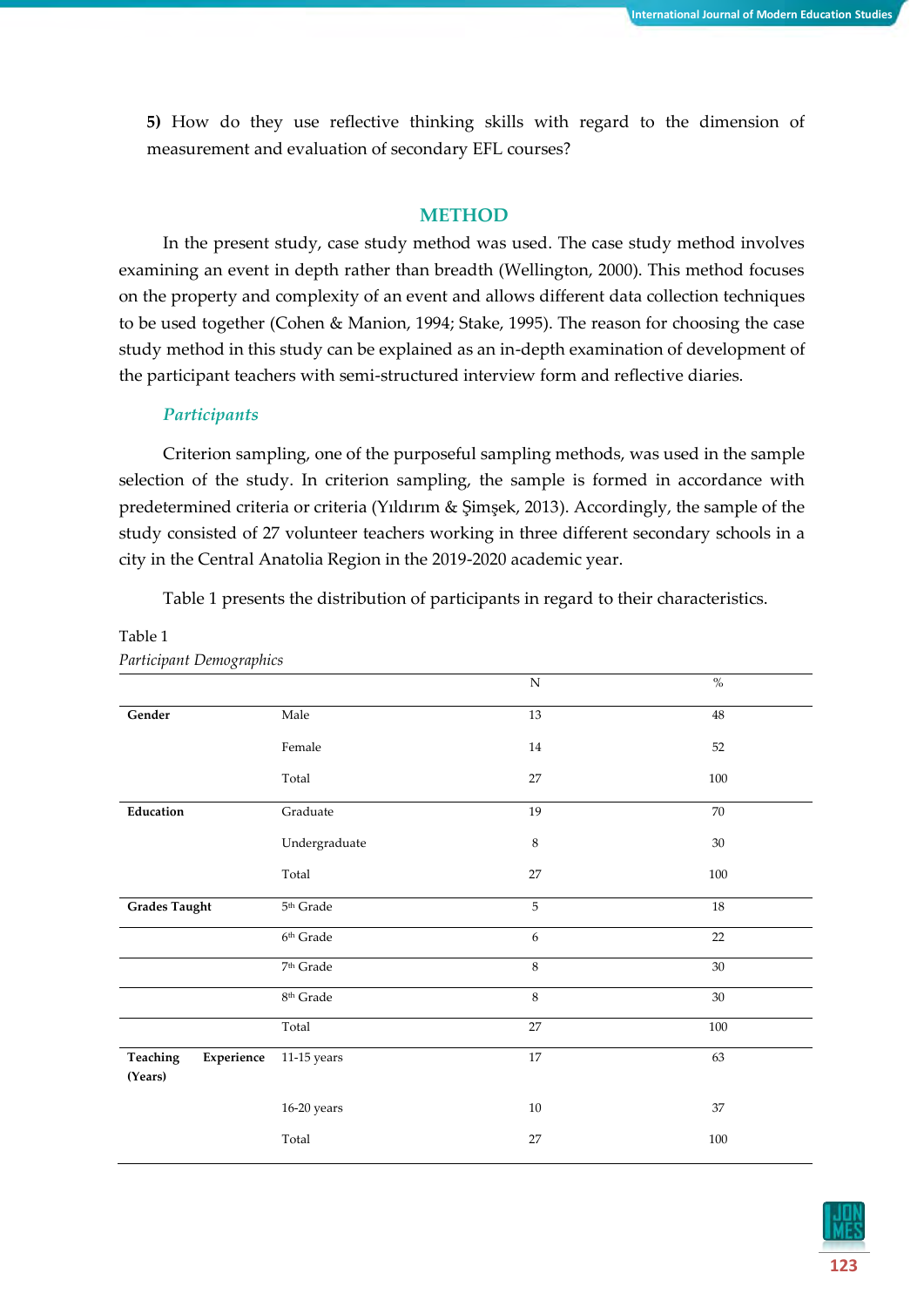As can be seen from Table 1, of the 27 teachers, 14 (52%) were female and 13 (48%) were male teachers. With regard to the level of education, there were 19 (70%) teachers with graduate degree and 8 (30%) with undergraduate degree. With regard to the teaching experience of the participants, there were 17 (63%) teachers between 11-15 years and 10 (37%) teachers between 16-20 years. As for grades taught, 5 (18%) teachers were teaching  $6<sup>th</sup>$ grades, 6 (22%) teachers 5<sup>th</sup>, 8 (30%) teachers 7<sup>th</sup>, and 8(30%) teachers 8<sup>th</sup> grades. Participants'

identities were kept secret and each teacher was indicated with a code such as T1, T2, T3.

## *Data Collection*

In this study, semi-structured interview form and reflective diaries were used as data collection tools. Before the questions of the semi-structured interview form were prepared, national and international literature on the research topic was reviewed. Following the design of the subject, the questions that were thought to be included in the form were presented to the examination of three faculty members, two of whom were in the field of curriculum and instruction, and one of whom was in the field of educational measurement and evaluation. The questions asked to teachers in the study are as follows:

**1)** What comes to your mind when you say the concept of reflective thinking?

**2)** What are your views on the learning objectives of your lesson? What kind of shortcomings do you think there are in terms of the learning objectives of your lesson? What do you do to overcome these shortcomings? In this context, what are your thoughts, feelings, assumptions, beliefs, values and attitudes?

**3)** What are your views on the content of your lesson? What kind of shortcomings do you think there are regarding the content of your lesson? What do you do to overcome these shortcomings? In this context, what are your thoughts, feelings, assumptions, beliefs, values and attitudes?

**4)** What are your views on the learning-teaching process of your lesson? What kind of shortcomings do you think there are in the learning-teaching process of your lesson? What do you do to overcome these shortcomings? In this context, what are your thoughts, feelings, assumptions, beliefs, values and attitudes?

**5)** What are your views on the measurement and evaluation dimension of your lesson? What kind of shortcomings do you think there are in the measurement and evaluation aspect of your course? What do you do to overcome these shortcomings? In this context, what are your thoughts, feelings, assumptions, beliefs, values and attitudes?

Research data were collected through face-to-face interviews with the participants. These interviews were conducted by the author of the study. An agreement was reached on the place and time of the meeting with each participant before interview. In addition, in the pre-interview, the participants were informed about the scope, context and aims of the research. Permission was requested from the participants to record the interviews, and it



Orakçı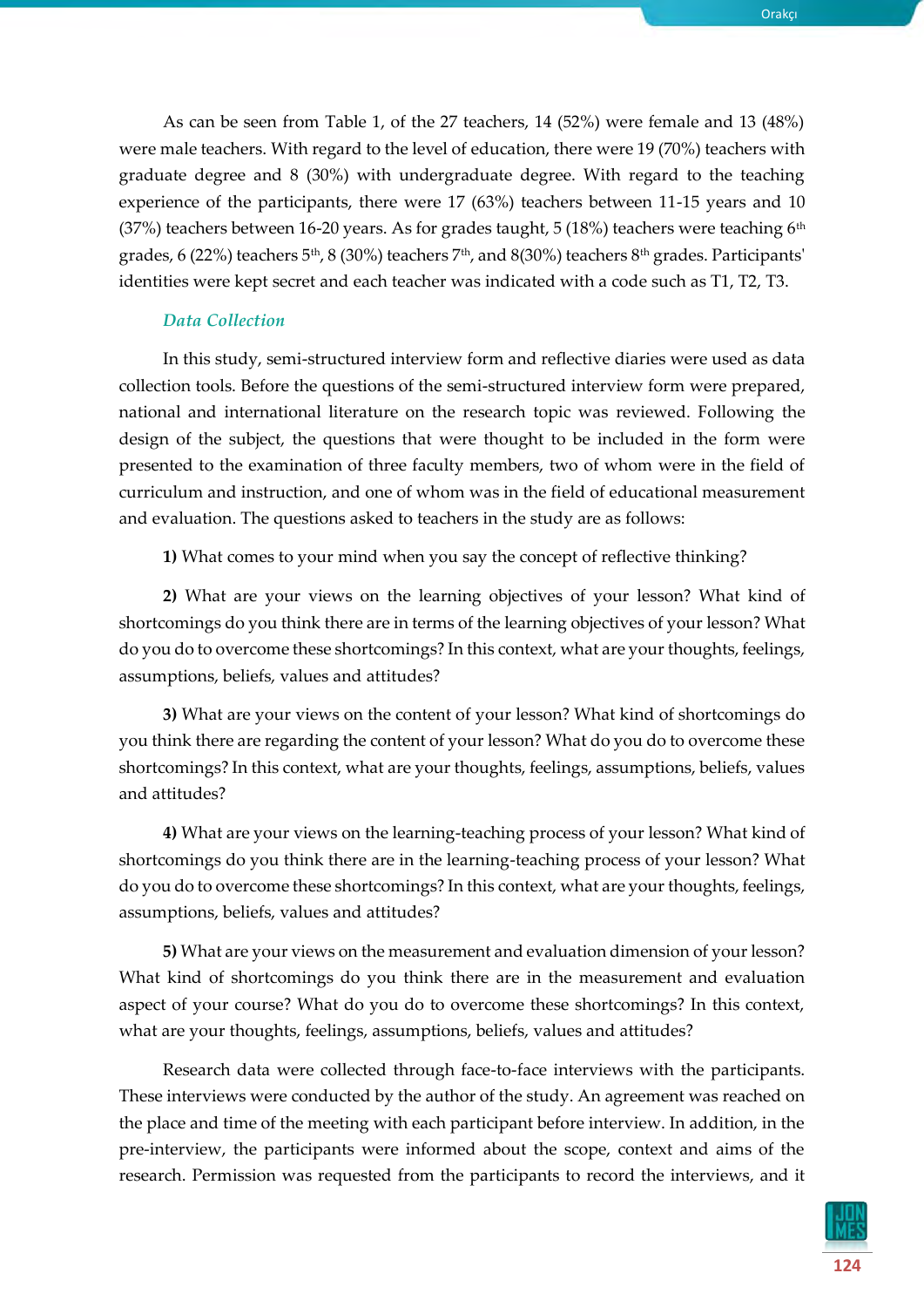was stated that if not allowed, the researcher would take notes during the interview. All participants gave permission for audio recording. In the present study, data collection tool and procedures were also examined for ethical concerns and approved by Gazi University Institutional Review Board for Research with Human Subjects (application no: 2019/09-30 - 21.10.2019). The author also tried to be sensitive about the ethical principles that should be followed in the qualitative studies suggested by Creswell (2007), and accordingly, it was stated that each participant was free to participate in the research before starting the interview, and they could end the interview whenever they wanted, and answer the questions as they wanted. The interviews were conducted in the schools where the teachers work, at determined hours. The interviews lasted between 30-50 minutes.

During the research process, participant teachers were also asked to write a reflective diary for 8 weeks in order to evaluate their teaching practices in their own lessons and to review their performance and processes at the end of the day. In order for teachers to reflect the teaching process better before starting the application, the steps to be followed by them while writing a diary were designed as suggested by Mitchell and Coltrinari (2001). They are as follows;

| <b>Section</b> | Explanation                                 |
|----------------|---------------------------------------------|
| Definition     | What happened?                              |
| Awareness      | What were your thoughts, feelings,          |
|                | assumptions, beliefs, values and attitudes? |
| Analysis       | What were the thoughts and reasons          |
|                | behind your practice and actions?           |
| Evaluation     | What were your good sides? What were        |
|                | your bad sides?                             |
| Reconstruction | What changes can be made? What can be       |
|                | planned for future teaching practices?      |

In the study, both semi-structured interview and keeping a reflective diary were carried out simultaneously in the research process in order to reveal participant teachers' reflection and their reflective thinking levels on the different dimension of their teaching practice deeply.

#### *Data Analysis*

In this study, descriptive analysis technique was used for the data analysis of semistructured interviews. Descriptive analysis technique is a type of analysis in which the subproblems of the research are determined in advance and the themes are derived accordingly (Hatch, 2002; Yıldırım & Şimşek, 2013). Within this context, four stages of descriptive analysis were followed. In the first step, a framework for descriptive analysis was created. In other words, the themes or dimensions under which the data to be collected, organized and presented were determined in advance. In the second stage, the data were processed according to the thematic framework prepared. In other words, the data were read and organized according to the previously prepared framework. At this stage, some data were

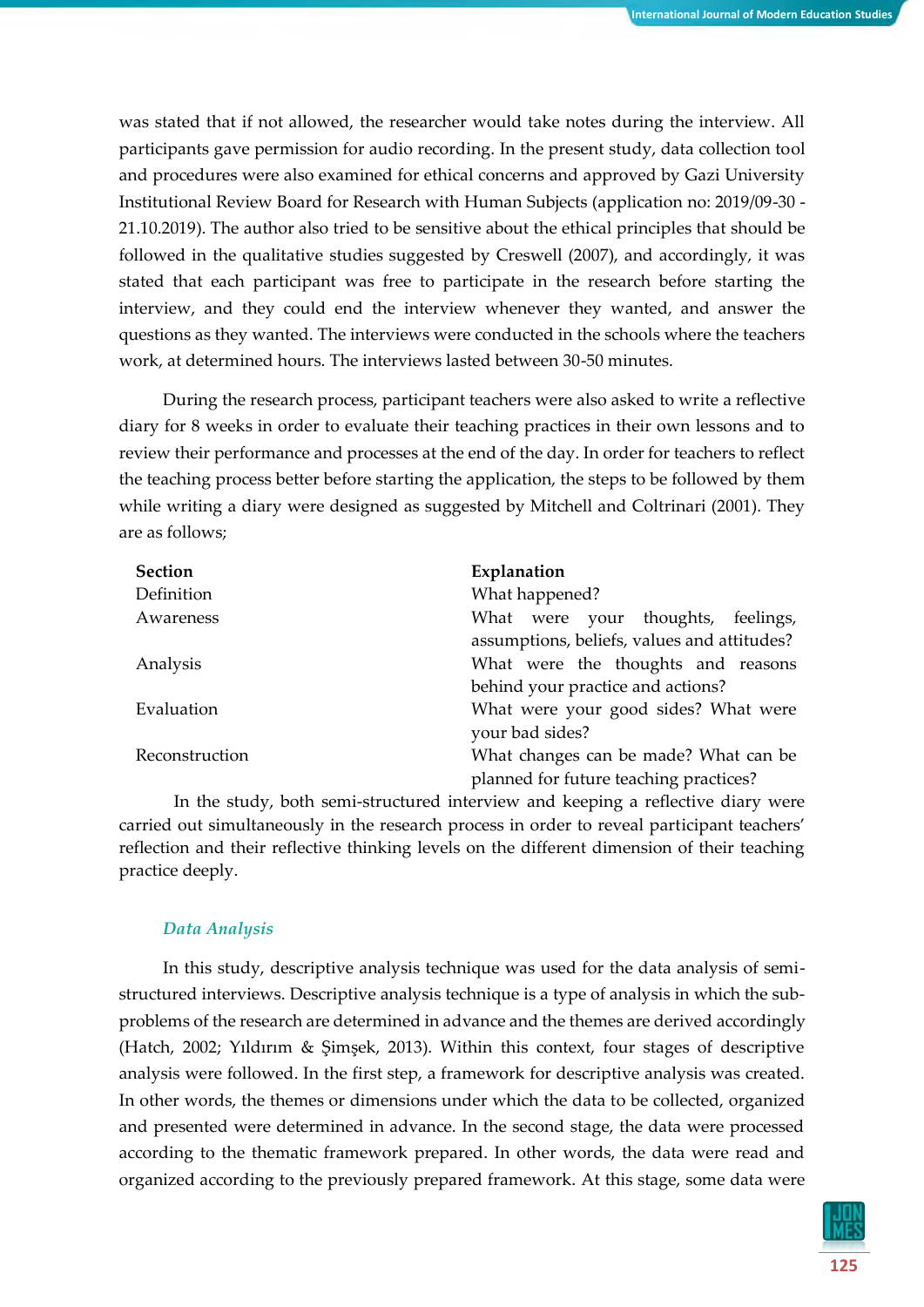excluded from the analysis as they were completely unrelated to the thematic framework prepared. In addition, direct quotations to be used in the reporting phase were also determined at this stage. The third stage was the process of defining the findings. At this stage, the data organized according to the thematic framework were defined in an easily understandable and readable language and supported by direct quotations. The fourth stage was the interpretation of the findings, and the explanation, association and interpretation of the identified findings were realized.

Reflective diaries were also used to determine at what level and what kind of reflection teachers made. A total of 143 unstructured reflective diaries written by 27 teachers were analyzed using the content analysis technique. The diaries were read several times by the researcher himself and an expert in the field of measurement and evaluation, and whose research and teaching interests are reflective thinking skills. The written and transcribed documents were examined based on the framework of Griffiths and Tann (1992) in order to describe Schön's different types of reflective thinking and the data were also analyzed with regard to the "Rubric of Reflective Thinking Levels" suggested by Taggart and Wilson (1998) to describe Van Manen's three levels named technical, practical, and critical rationality in the study.

Within this context, teachers' remarks were classified as reflection-in-action, reflection-on-action, and reflection-for-action based on overwhelmingly Griffiths and Tann's (1992) framework to describe Schön's different types of reflective thinking. When some of the remarks had more than one reflective level, the higher level of reflective thinking was tagged for the remark. They are as follows along with examples from the present study.

1. Rapid reflection (instant and mechanized reflection-in-action) 2. Repair (contemplative reflection-in-action)

For example, in the present study, a participant teacher with a reflection to be called "thinking on his/her feet" stated that he/she overcame a negative situation by expressing his/her opinion as follows:

*"I use a text that was not very relevant to real life in the unit and the questions about the text challenged the students. I thought I wish I had never made them carry out the activities related to this text. But then, I used a reading text which I think was related to this unit, and appropriate for the students' level and would appeal to the students in real life. As a result, this content I prepared made the students feel very enjoyable and made them easy to learn."*

2. Review (less formal reflection-on-action at a specific time), 4. Research (more structured reflection-on-action over the course of time)

For example, in the present study, based on his/her personal perceptions a participant teacher made some explanations about his/her negative experiences and alternative solutions for them by pointing out:

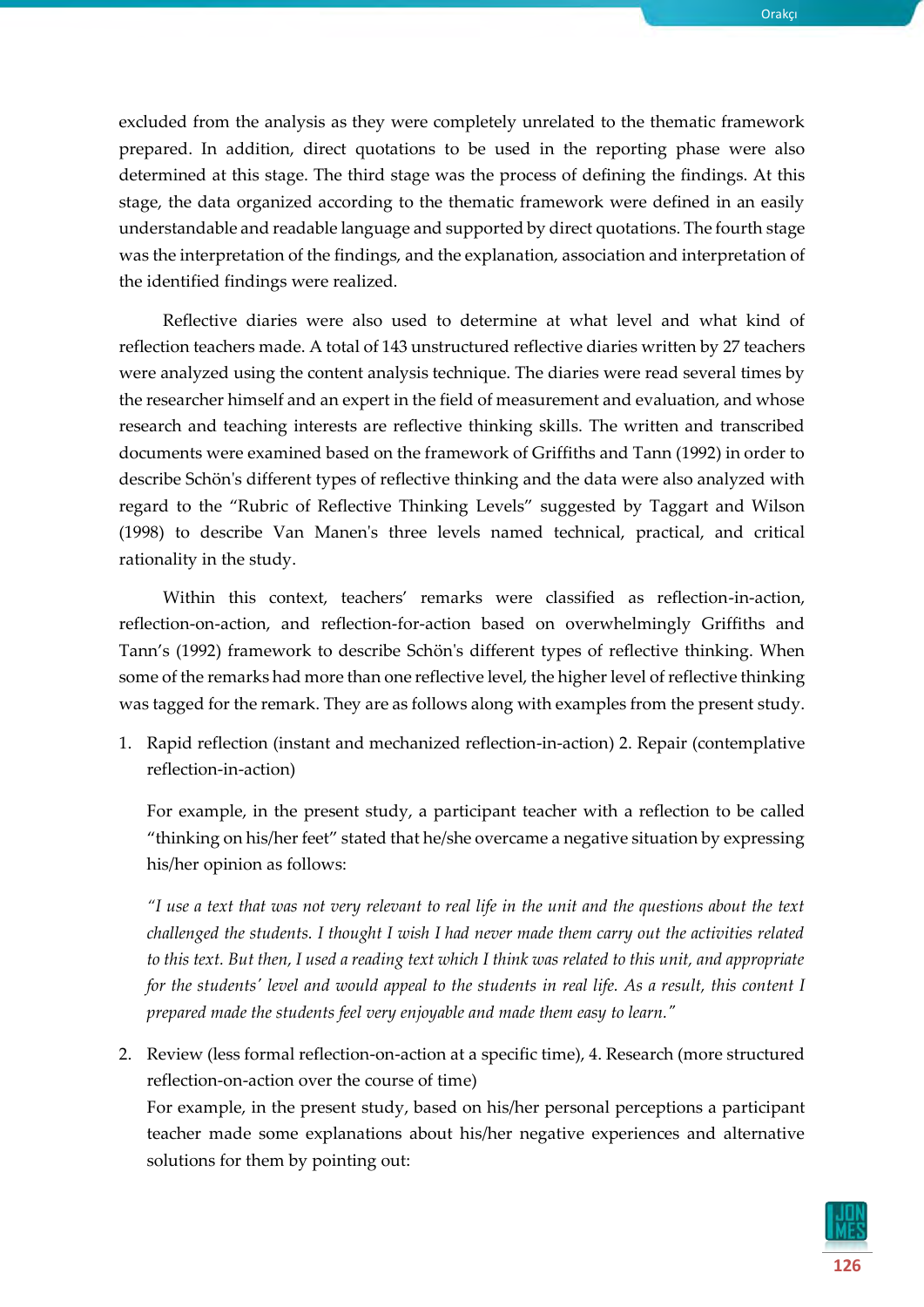*"I don't think the technique I used today was effective. By applying the "Picture Strip" technique, I could have helped them understand the storyline better."*

For reflection-for-action that entails viewing problems from a different perspective, a teacher's statement below with his/her desire of developing or altering a practice for future actions can be given as an example:

"I observed students today during my lesson. Based on their reactions, I can change the method of teaching by thinking more about which communicative approach techniques I used."

With regard to Van Manen's three levels named technical, practical, and critical rationality, "Rubric of Reflective Thinking Levels" suggested by Taggart and Wilson (1998) was used. Any remarks based on teaching action or theme was regarded as reflective at one of the levels of reflective thinking. Each comprehensible part or remark was coded by means of topical and level coding schemes. The remarks were formed mainly by the level coding scheme. Therefore, the higher level of reflective thinking was tagged for this remark when some of the remarks had more than one reflective level. The results of level of reflective thinking along with examples from the present study are shown in Table 2.

Table 2

| <b>Reflective</b><br>Level<br>of                                                                                                                                                                                       | Theme                                  | <b>Reflective Entry</b>                                                                                                                                                                                                                                                                                                                                                                             |
|------------------------------------------------------------------------------------------------------------------------------------------------------------------------------------------------------------------------|----------------------------------------|-----------------------------------------------------------------------------------------------------------------------------------------------------------------------------------------------------------------------------------------------------------------------------------------------------------------------------------------------------------------------------------------------------|
| Thinking                                                                                                                                                                                                               |                                        |                                                                                                                                                                                                                                                                                                                                                                                                     |
| <b>Technical level</b><br>"Focus on behaviors.<br>content, and skills from<br>experiences<br>past<br><b>or</b><br>derived<br>from<br>theory<br>readings<br>or<br>course<br>works, without looking<br>for alternatives" | Measurement and<br>Evaluation          | "Although self-assessment and peer-assessment methods I used were<br>consistent with learning objectives, many students did not take active part<br>in them. Some of the students remained passive."                                                                                                                                                                                                |
| <b>Practical level</b><br>"Assess implications and<br>consequences of actions<br>and beliefs"                                                                                                                          | Learning objectives                    | "The learning objectives I determined were effective. I think that I made<br>the lesson more effective and fun by attracting the attention of the students<br>thanks to the materials and the activities I prepared. I managed to make<br>the students achieve the learning objectives I determined. I was only a<br>guide, and the students were more active."                                     |
| <b>Critical level</b><br>"Systematically question<br>practices"                                                                                                                                                        | Teaching<br>Learning<br>and<br>process | "I designed teaching techniques such as "Information Gap", "Picture Strip"<br>Story", "Timetable" and "Scrambled Sentences". I understood from my<br>teaching practices that I had to do more teamwork to make the students<br>more active. I know I had some shortcomings in applying these<br>techniques. I believe that I will be an even more useful teacher by coping<br>with my shortcomings. |

*Examples for the Participant Teachers' Reflective Thinking Levels*

## *Validity and Reliability*

In qualitative research, a number of strategies are used to ensure internal validity (credibility), external validity (transferability), internal reliability (consistency), and external

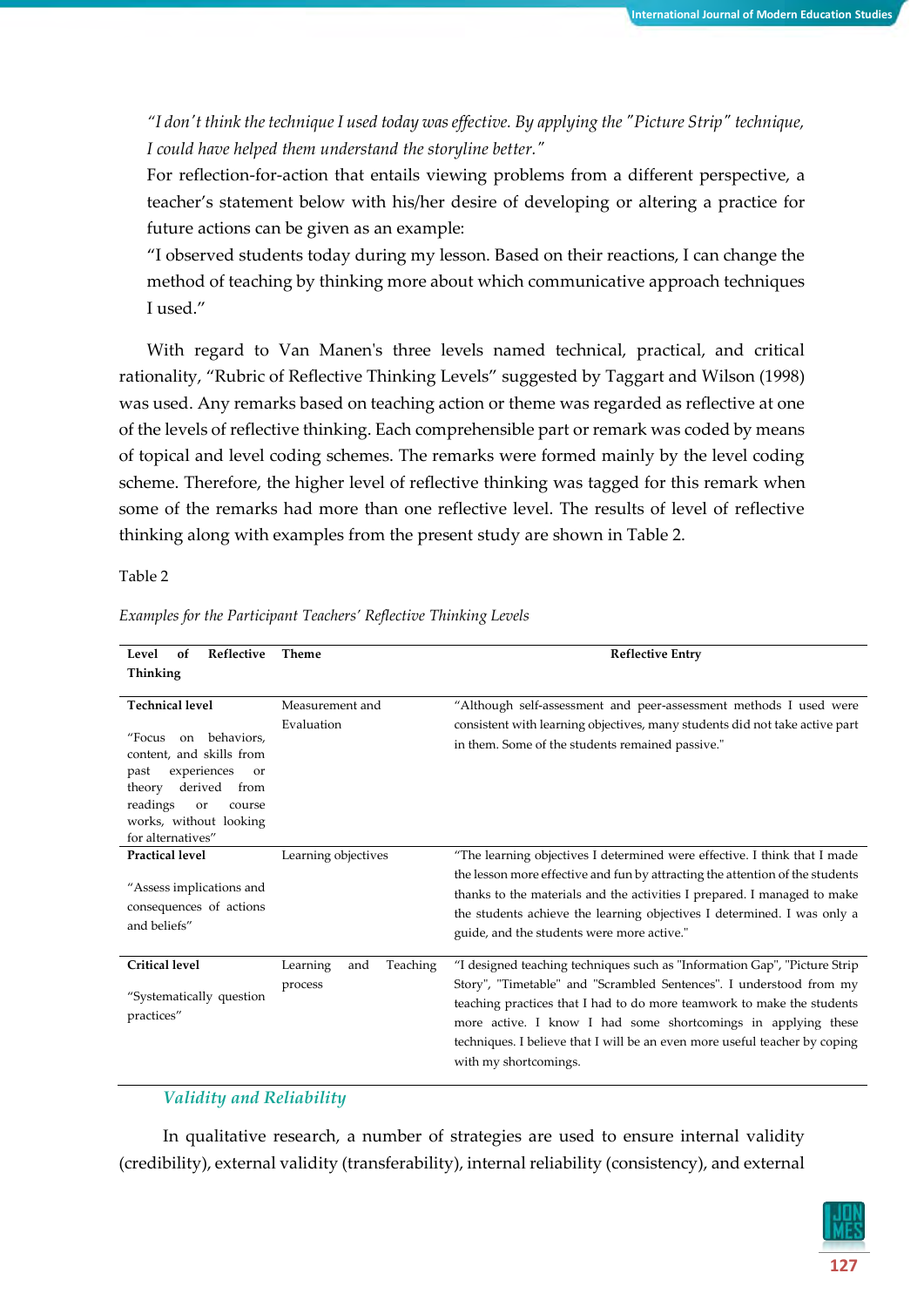Orakçı

reliability (verifiability) (Lincoln & Guba, 1985). In this context, participant confirmation was used to ensure internal validity in the current study. Accordingly, after the interview with each participant was written on paper, it was shared with the relevant participant and the participant was asked to review their opinions and complete any shortcomings. The same process was repeated for each interviewer. Some participants were sent the text of the interview via e-mail, while others were delivered by hand. A detailed description strategy was used to ensure the transferability of the research. Accordingly, each stage of the research was presented to the readers in all details and all processes were mentioned as clearly as possible. In order to ensure the consistency of the research, the strategy of consensus among three coders specialized in qualitative research was used. Cresswell (2014) points out that integrity between coders is one of the important processes that ensure reliability in qualitative research. The reliability formula [Reliability = Consensus / (Consensus + Disagreement)] suggested by Miles and Huberman (1994) was used, and it was determined that the consistency between the coders was 85.8% as a result of the [computation.](https://tureng.com/tr/turkce-ingilizce/computation)

Finally, an expert review strategy was used to ensure the verification of the study. In this process, the current research was shared with another faculty member specialized in qualitative research, and the expert was asked to evaluate the research as a whole in terms of its conceptual dimension, objectives, problem, method, pattern, data collection tool, analysis and reporting of the data, and to indicate the shortcomings, if any. The expert suggested that the statements in the reflective diaries should be categorised with regard to Schön's different types of reflective thinking (reflection-in-action, reflection-on-action, and reflection-for-action) and Van Manen's three levels named technical, practical and critical rationality. The study was finalized by considering the recommendations made by the expert review.

#### **FINDINGS**

In this part, the responses of the participant teachers to the questions about reflective thinking skills and the findings from the reflective diaries were examined. It was seen that both of them supported each other.

Data obtained from interviews with participant teachers were collected under five themes and they were as follows:

1) Opinions of Teachers on Reflective Thinking Concept.

2) Reflective Thinking Skills of Teachers Regarding Learning objectives of Course.

3) Reflective Thinking Skills of Teachers Regarding Course Content.

4) Reflective Thinking Skills of Teachers Regarding the Learning and Teaching Process of Course.

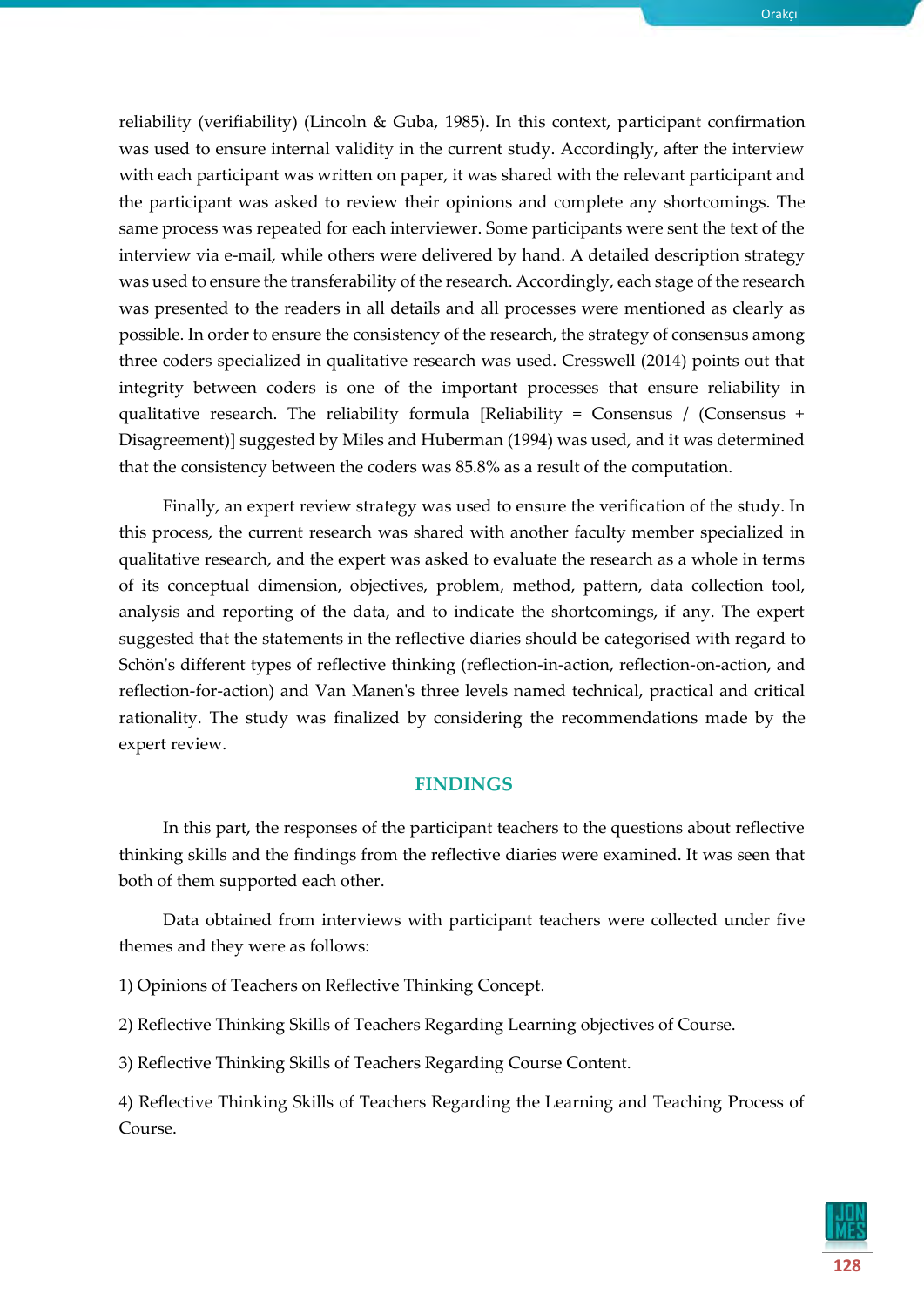5) Reflective Thinking Skills of Teachers Regarding the Measurement and Evaluation of Course.

## *Opinions of Teachers on Reflective Thinking Concept*

Of the 27 participants, 13 of them (48%) saw reflective thinking as the transfer of knowledge or thought to students and teaching practice. They also emphasized studentcenteredness and empathy in reflective thinking with the following sentences:

*"Reflective thinking can be the transfer of own knowledge to students and teaching practice. Individuals with this are empathetic, understanding, self-confident. " (T3)*

*"Reflective thinking is transferring the learned knowledge to students, receiving feedback, being open to criticism, being able to criticize oneself, and valuing thoughts." (T7)*

Seven of the teachers defined reflective thinking as making use of past experiences and learning from mistakes.

*"Reflective thinking is learning from their experiences. These individuals act more carefully and consciously because of the situations they have experienced in the past. These individuals are creative, predictive, and rational conscious individuals."(T8)*

*"They are individuals who act in a planned program, evaluate the result of their thoughts and realize their responsibilities, and say "I made a mistake" when he/she made a mistake." (T3)*

Four of the teachers defined reflective thinking as self-criticism, being a guide and empathizing.

*"Reflective thinking requires self-criticism, evaluating what they have been done and making conclusions from them."(T11)*

 *"Reflective thinking is to approach problems in a critical and questioning way and to have logical (deductive, inductive) thinking skills."(T23)*

 *"I know what reflective thinking is about, it is criticizing one's actions and changing his/her behavior." (T27)*

Three of the teachers stated that they had never heard of the concept of reflective thinking before. Teachers' views on this are as follows:

*"Reflective thinking was the subject of our "New Directions in Education" course while I was doing my master's degree, but now I don't remember much. I have also come across the concept of reflective thinking several times while working for teaching qualification exam." (T9)*

When the views of the above teachers were examined closely, it is seen that out of the 27 participants, 20 of them (74%) could directly define the concept of reflective thinking. However, from the data obtained from the interviews, it is understood that the teachers who participated in the study, and who could not define the concept of reflective thinking, used

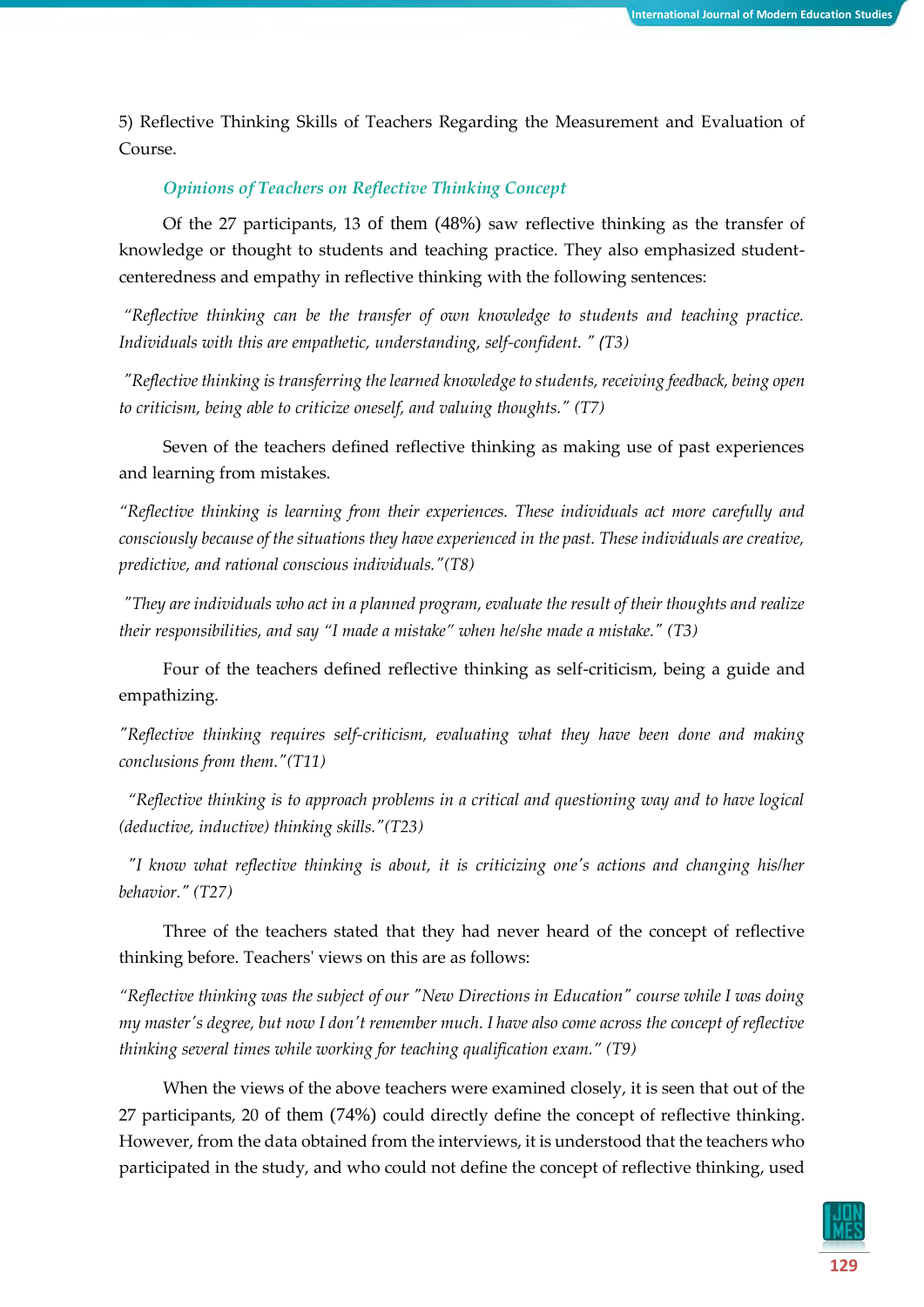reflective thinking from time to time when they gave information about their classroom practices. The situation can be summarized with the sentences of some participant teachers about classroom practices in the context of the English language curriculum:

*T18: "The learning objectives were not very suitable for the developmental characteristics of the students. I think there should have been more achievable learning objectives. It is not right to expect so much from children of this age. Children both cannot reach these learning objectives academically and their desire to learn decreases. Especially since I thought that reading and writing learning objectives should be both real-life related and achievable, I created real-life learning objectives by considering the levels of children."*

*T24: "Units are actually interesting to students. Colorful books and pictures etc.. They like them. But I'm having a problem. I find some reading texts unsuitable for the students' level and their prior knowledge is insufficient. Suddenly there are difficult texts in the books and some difficult questions about them. In this case, students' motivation deteriorates and their self-confidence decreases. I feel there is a perception among students that learning English is very difficult. In order to overcome these problems, I create content based on real-life which is appropriate for students' levels. These contents I prepared are more liked by the students and they learn more easily. "*

According to the teachers' views above, the participant teachers stated that the incompatibility of learning objectives and content determined in the curriculum with the development levels of the students negatively affected the cognitive and affective behaviors of the students. In order to overcome these negative situations, it is seen that participant teachers think reflectively by creating learning objectives and content related to students' development levels and real life. The opinions of the participant teachers are supported by Schön (1983) who suggests that professional lived experience results in one's capacity to think reflectively by calling it a "repertoire of knowledge", "hidden information" or "thinking on your feet.". Schön(1983) also argues that professional practice relies on tacit knowing-in-action instead of received knowledge. It should not forgotten that one doesn't have to define the concept in order to use reflective thinking skills because Schön (1983) underlines that "all helping professionals" (ministers, social workers, nurses, teachers, etc.) develop the capacity of reflective thinking over time which serves them well, when there are unexpected human events one must respond to.

#### *Reflective Thinking Skills of Teachers Regarding Course Learning objectives*

Considering the theme of "Reflective Thinking Skills of Teachers Regarding Course Learning objectives", it was reflected during the interview that ,of the 27 participants, 19 of them (70%) made a change in the lesson plan due to the lack of students' prior knowledge, and they also stated that a lesson plan for learning objectives of the course could not be applied and the learning objectives could not be achieved before the prior knowledge was completed. Teachers' opinions on this point are given below:

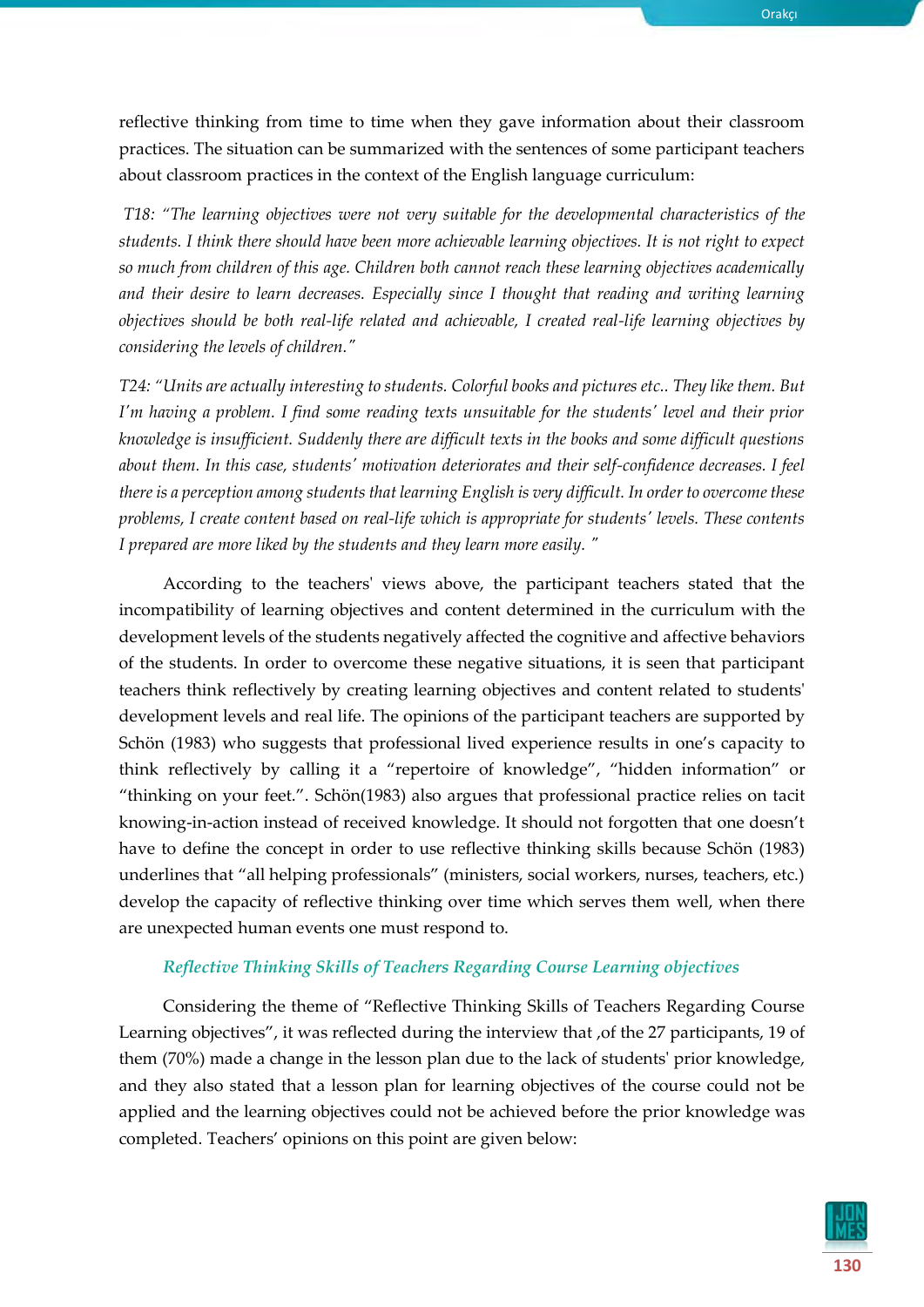*"Due to the lack of students' prior knowledge, I am making a change in the lesson plan. I think that a lesson plan for course learning objectives cannot be implemented and the learning objectives cannot be achieved unless students' prior knowledge is completed. "(T11)*

*"The learning objectives are really difficult to reach, so I start my lesson by completing the lack of prior knowledge of the students in every lesson." (T18)*

When the reflective thinking skills of some teachers regarding the learning objectives were examined, they stated that the number of learning objectives was high and that not all of the learning objectives were necessary. In this context, it is seen that some of the teachers emphasized the need to include learning objectives that cover different functions of the language and that can encourage language learning.

*"It is not possible for me to reach all of the learning objectives. Because the learning objectives of the lesson have to find direction in various ways. In addition, there are so many learning objectives that it is very difficult for students to reach all of them. I only focus on critical learning objectives. Time is a big problem for the other learning objectives."(T22)*

*"Since I think that some of the learning objectives are well above the development levels of the students, I try to adapt the learning objectives of the course to the levels of the students as much as possible. It is really difficult for students to internalize some of the learning objectives."(T25)*

*"… The learning objectives should be simpler. I give more weight to learning objectives that include the daily language correctly and make learning a language more enjoyable. I skip some learning objectives because I think they are unnecessary. I make adaptations on learning objectives that need to be simplified. "(T8)*

One of the teachers, on the other hand, makes self-criticism and questions himself/herself about how to eliminate the negativity by stating:

*"I am disappointed when I see that not all learning objectives happen. However, I make some changes in my teaching so that my students can gain these learning objectives better." (T19)*

Reflective diaries were used to determine at what level and what kind of reflection teachers made. T1 stated in his/her reflective journal by reflecting at the technical level and developing reflection-on-action as follows;

*"I believe that the learning objectives I set within the framework of "Biographies" unit were effective. During my teaching practice, I saw all the students taking active part in the activities."* 

In the context of technical reflection, T1 simply reflected the reasons for the ineffectiveness of the learning objectives without elaborating and developing original comments. In the context of reflection-on-action, T1 reflected on his/her past teaching experience and gave a positive feeedback about the learning objectives of the course that he/she determined when the course was over.

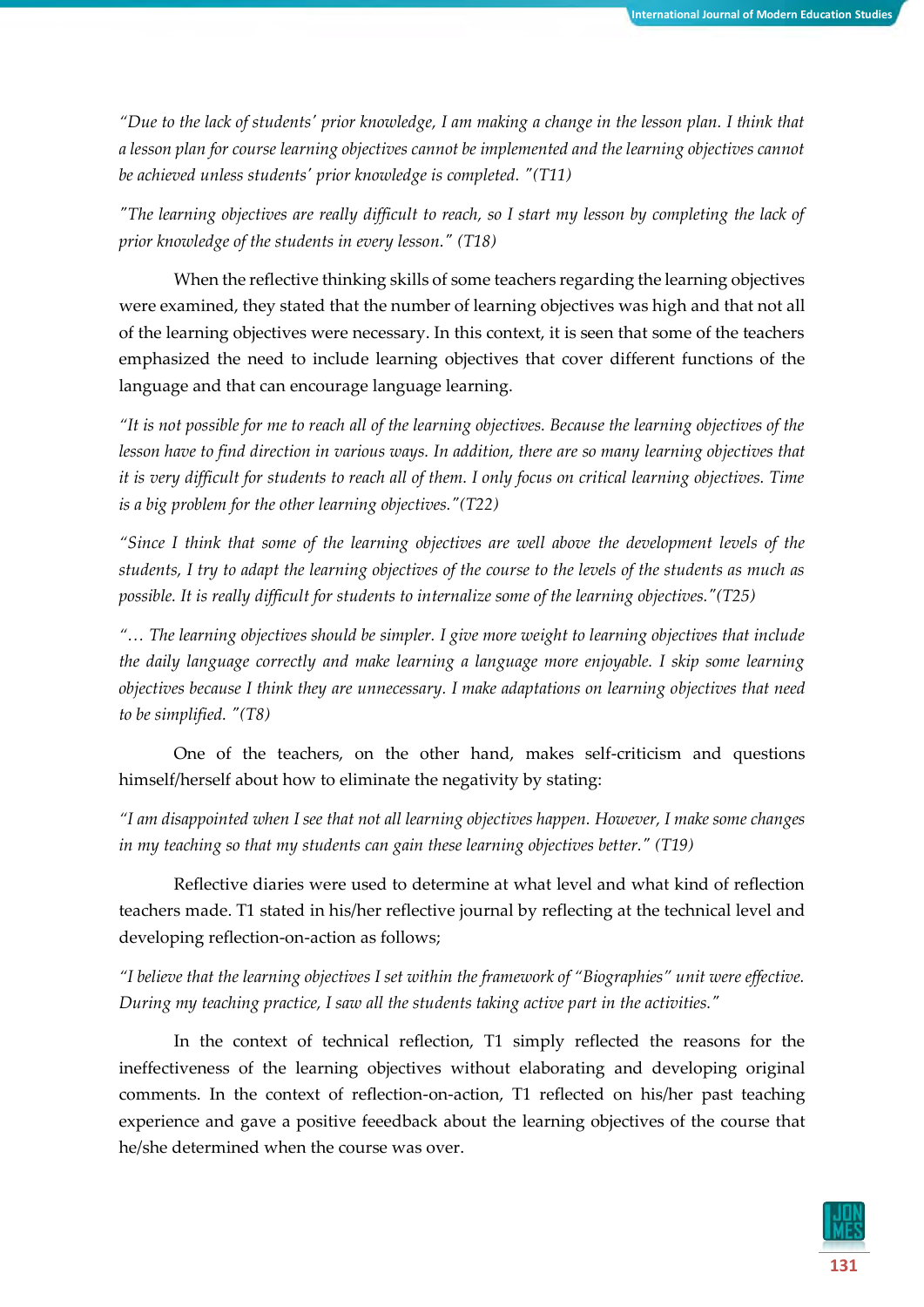T7 reflected at the practical level and developed reflection-on-action by drawing attention to the relationship between learning outcomes and student behavior. He/She states;

*"The learning objectives I determined were effective. I think that I made the lesson more effective and fun by attracting the attention of the students thanks to the materials and the activities I prepared. I managed to make the students achieve the learning objectives I determined. I was only a guide, and the students were more active."*

Based on practical reflection and reflection-on-action, T7 analyzed the dimension of learning objectives of the course and evaluated the results and effects of his/her actions and beliefs. T17 who reflected at the critical level and developed reflection-for-action expressed;

*"I am a teacher and I understand that the task of a teacher is to enable his/her students to achieve learning objectives. My aim was to ensure that students reach the learning objective of creating a story based on visuals in today's lesson. There was much less active participation in the course than I expected which caused me to have a guilty conscience. The fact that there were not many students who did not participate shows that I still have shortcomings and that I have to go further in my teaching profession. I am trying to do my best. Next week, I will design an activity that students can realize within the framework of collaborative learning and do compensatory work for the learning objective that students cannot achieve in the desired way. I strive to be a different teacher "*

In the context of critical reflection and reflection-for-action, T17 systematically questioned himself/herself regarding the learning objectives of the teaching process, developed original ideas about what he/she can do differently in the future and examined the issues related to the practices in a moral, ethical and systematic perspective.

T13 evaluated the learning objectives of his/her teaching process in terms of a moral, ethical and systemic perspective and developed original ideas about the relationship between the learning objectives of the teaching process and different variables such as teaching materials and different methods and techniques, which showed that he/she achieved critical reflection. In the context of reflection-for-action, he/she critically reflected on his/her teaching experiences, what he would be able to do differently in his/her future practices and what kind of tools and materials he would use differently with the following sentences:

*"In today's lesson, my aim was to enable students to achieve the learning objective about the ability to make comparisons between the two countries. I do not think I fully achieved my goal. Nevertheless, the interest and participation of the students in the course was effective. When I noticed that some students felt hesitant about not taking active part in the course, I tried to get them to focus their attention on the course by asking them questions. Because as the participation increases, the interest*  in the course increases. In order to make a lesson most efficient, we must make use of important *elements such as different methods and techniques, authentic materials. I will consider my today's* 

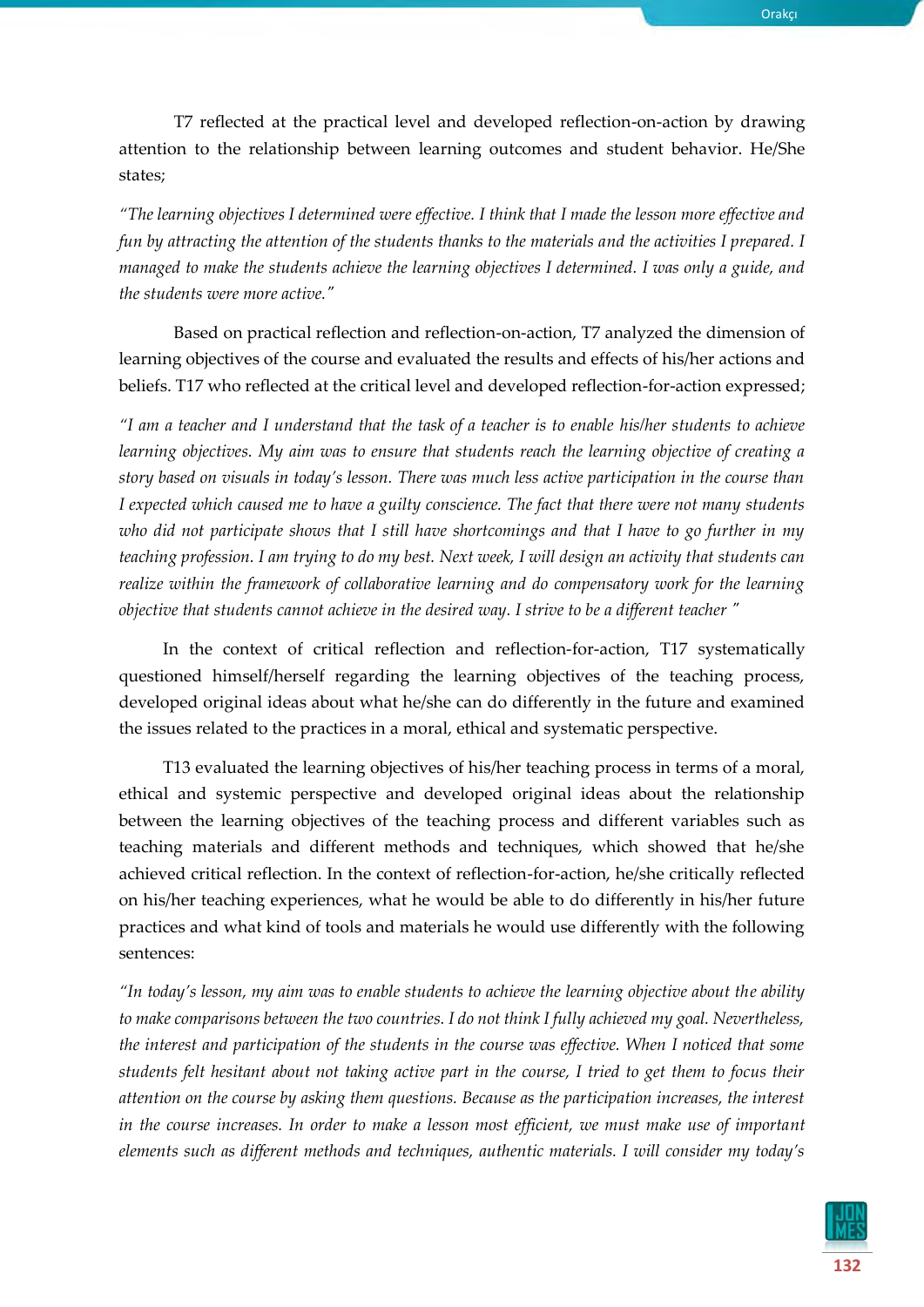*teaching experience in my future lessons. In my opinion, gaining experience in teaching profesion is of great importance. "*

## *Reflective Thinking Skills of Teachers Regarding Course Content*

When looked at the theme of "Reflective Thinking Skills of Teachers Regarding Course Content", of the 27 participants, 15 of them (56%) stated that the content consisted of similar topics and was very intense and at the same time it was based on vocabulary teaching. In this context, teachers stated that they prepared content for the learning objectives in which different structures took place by considering the student levels for some learning objectives. Some of teachers remarked:

"*I think the topics and the content are intense, so I skip similar content as much as possible and put critical content to the forefront and even create content for some learning objectives myself." (T3)*

*"I think it is important that the content always takes into account the well-being of the student and the best interests of the child. I think this is sometimes overlooked in programs. In this context, it is important to ensure that content arrangements are in line with students' future plans or expectations. I am trying to prepare content for some learning objectives by taking into account student levels. (T6)*

*"I find that the content is focused on vacabulary, making it difficult for students to remember what they learned. Although I think that students' learning vocabulary is positive, I sometimes prepare content that includes different daily language structures.*" (T21)

One of the teachers stated that spelling and grammar rules were ignored in the content and he/she made some arrangements regarding this situation as follows:

*"It is a big problem that grammar rules are not given enough attention in the content. The fact that there are problems such as grammar, spelling mistakes and expression mistakes in the text makes the comprehension of the texts difficult. That's why I try to find mistakes and correct them as much as possible before lesson, which is a waste of time, unfortunately. "(T16)*

When looked at the reflective diaries to determine what level and what kind of reflection teachers realized, T3 who reflected at the technical level and developed reflectionon-action about the sequence of content expressed:

*"I could not make the sequence of content properly. First of all, I should have started my lesson with the content of "The Internet". Then I could go on with "On the Phone."* 

T8 developed reflection-in-action by stating that he/she encountered a negative situation during the learning and teaching process and that he/she with a reflection that could be called "thinking on his/her feet" actually overcame the situation. He/She also reflected at the practical level by emphasizing that the level of the students should be taken into consideration when choosing the content and that it should be connected with real life. T8 expressed:

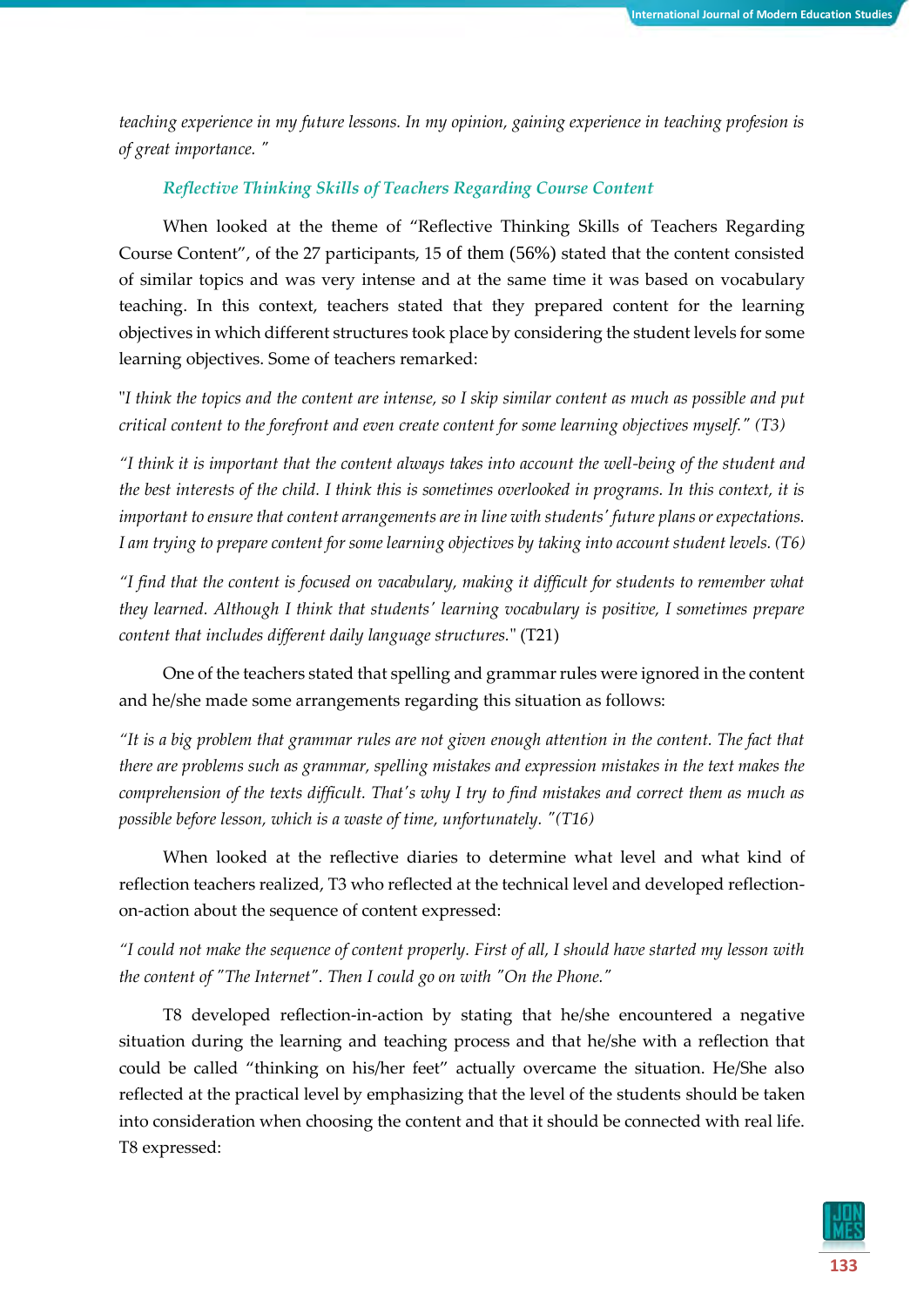*"The unit named "Appearance and Personality" was actually interesting. Initially, the visuals and making sentences about visuals made the students feel enjoyable. However, a text that was not very relevant to real life in the unit and the questions about the text challenged the students. I saw that students' motivation deteriorated and their self-confidence decreased. I thought I wish I had never made them carry out the activities related to this text. But then, I used a reading text which I think was related to this unit, and appropriate for the students' level and would appeal to the students in real life. The text was also about the physical and personality characteristics of celebrities. This content I prepared made the students feel very enjoyable and made them easy to learn."*

As regards critical reflection, it was found that no participants achieved this level with regard to the dimension of content.

## *Reflective Thinking Skills of Teachers Regarding the Learning and Teaching process of Course*

Looked at the theme of "Reflective Thinking Skills of Teachers Regarding the Learning and Teaching Process of the course", it is seen that all of the 27 participants (100%) had reflective thinking skills. Participant teachers stated that attracting students' attention made the lesson more enjoyable and that visual and concrete materials motivated them and increased their participation in the lesson and the permanence of the learning. Some of the teachers with reflective thinking skills stated:

*"I think that the activities are not enough and there are activities that we could not do due to lack of materials and opportunities. To compensate for this, I give them as homework. In addition, I try to make up our shortcomings by giving research assignments and finding slides on the subject on the internet. I try to complete the topic I think is missing by repeating at the beginning of the next lesson. "(T1)*

*"I use slides which are appropriate for the topic in order to make the lesson more enjoyable, to get the attention of the students. The images on the slide attract more attention of the students, they are motivated and participate better in the lesson. They listen to the lesson and actively participate in the lesson." (T12)*

*"Concrete material attracts more attention of students and becomes permanent in their minds. This also makes the lesson more enjoyable. For this reason, I try to bring concrete material in almost every lesson." (T19)*

*"Before the lesson, I look at the activities I have done in that lesson in the previous years and the subject I will teach in that lesson from at least three or four references. This is how I update my knowledge. I try to understand the questions that students may think about newly added topics beforehand and to make the learning-teaching process effective by preparing materials that facilitate understanding of the topics. "(T23)*

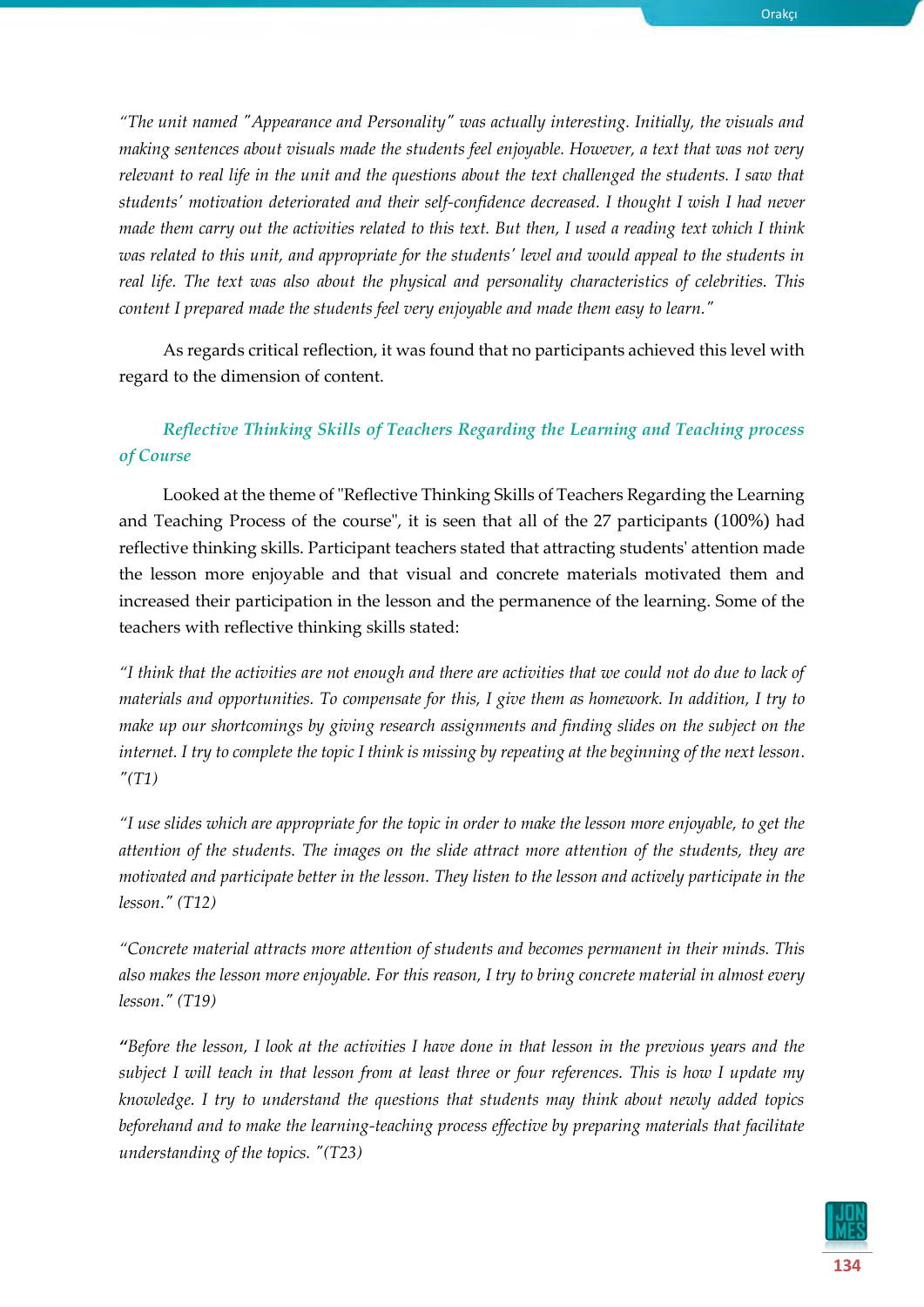*"Since there are not more activities, I prepare activities that will develop critical thinking, make them easier to understand, ant not make students get bored. I also prepare activities with lots of exercises that they can use when they study on their own. "(T21)*

When the reflective diaries were examined, T17 reflected at the technical level and developed reflection-on-action about teaching techniques by explaining:

*"I don't think the technique I used today was effective. By applying the "Picture Strip" technique, I could help them understand the storyline better. "*

Teachers who reflected at the practical level and developed reflection-on-action made comments based on their personal perceptions about not only mentioning whether the techniques they used were effective or not, but how they were effective if they were effective, and why they were not.

T20 who reflected at the practical level and developed reflection-on-action stated:

*"To enable my students to predict the English equivalents of foods correctly, "Quiz Show" technique along with visuals instead of "Information Gap" technique would be more effective so that students could participate effectively. "*

T9 who reflected at the critical level and developed reflection-for-action made ethical and systemic investigations about teaching methods, made progress in self-understanding and self-actualization, and revealed original and educational generalizations.

*"I designed teaching techniques such as "Information Gap", "Picture Strip Story", "Timetable" and "Scrambled Sentences". I understood from my teaching practices that I had to do more teamwork to make the students more active. I know I had some shortcomings in applying these techniques. I believe that I will be an even more useful teacher by coping with my shortcomings. The fact that the techniques I used along with the materials I prepared this week, that is, collaborative teamwork and student-centered methods and techniques contributed to the active participation of students, as well as the ability of students to use the language in functional and communicative terms really satisfies me on behalf of my teaching profession. "*

*Reflective Thinking Skills of Teachers Regarding the Measurement and Evaluation of Course*

Looking at the theme of "Reflective Thinking Skills of Teachers Regarding the Measurement and Evaluation of Course", it is seen that ,of the 27 participants, 18 of them (67%) question the efficiency of measurement tool by remarking:

*"I think some measurement tools are not suitable for the learning objectives. Therefore, I try to determine the measurement tools according to the learning objectives by preparing a [table of](https://tureng.com/tr/turkce-ingilizce/table%20of%20specifications)  [specifications.](https://tureng.com/tr/turkce-ingilizce/table%20of%20specifications)" (T11)*

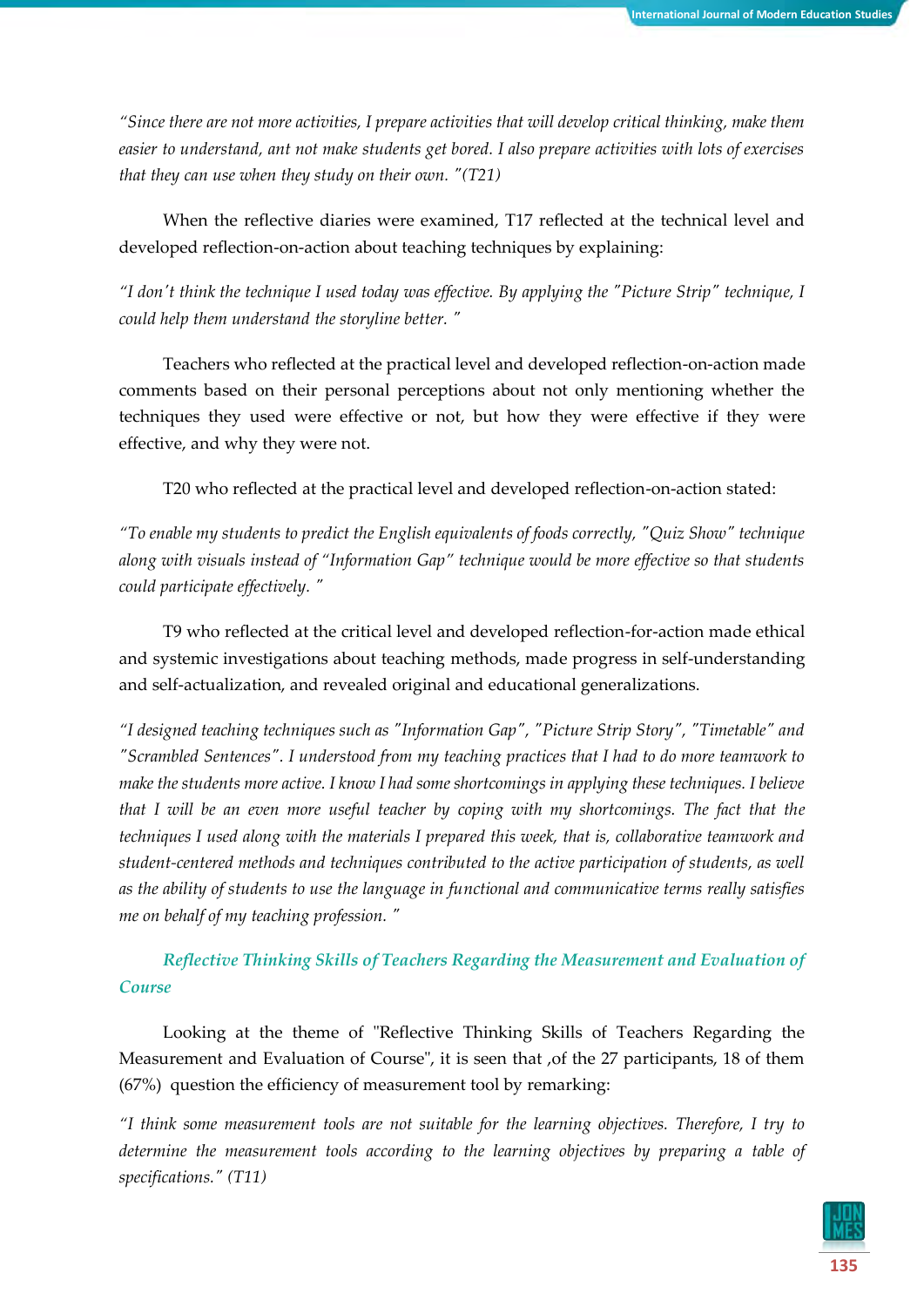*"As for measurement and evaluation, I think there are no sources except the course repetitions at the end of a few units. Therefore, I give students tests for learning objectives. I do exams for listening and speaking. "(T13)*

*"There are learning objectives that should be gained to students in the curriculum. The feedback I received from the students is the best tool to show me how much I teach. After exam, I analyze exams. This analysis is done for each question separately. From here, I find the opportunity to understand which subject is understood by looking at the frequency of each question. I definitely re-lecture topics that are not well understood. "(T23)*

One of the teachers, on the other hand, questions himself by criticizing the contradictory situation he experienced in terms of measurement and evaluation by stating:

*"Actually, I am not very satisfied with this assessment and evaluation. You evaluate the students as a whole, but unfortunately this is not the case with our exam system. This situation creates a contradiction. We direct the child to learn by living through new programs, but that is not valid for central exam. Therefore, I prepare the sudents for the real world by taking the reality of the central exam into consideration. "(T24)*

When the reflective diaries were examined, T27 reflected at the technical level and developed reflection-on-action by explaining:

*"Although self-assessment and peer-assessment methods I used were consistent with learning objectives, many students did not take active part in them. Some of the students remained passive. I had a bad experience about duration. "*

In the context of technical reflection, T27 did not elaborate and develop original comments by simply stating the reasons why the students did not have too much active participation although assessment methods were consistent with learning objectives. T27 also made a negative evaluation by going back his/her evaluation experiences, which was the evidence of the fact that he/she developed reflection-on-action.

Participant teachers, who reflected at the practical level and developed reflection-onaction, did not only describe the problems they experienced during the evaluation process but also stated the reasons for the problems experienced and what should be done to solve the problems.

T23 who reflected at the practical level and developed reflection-on-action made some explanations about his/her negative experiences and alternative solutions for them.

*"The lack of student participation in the evaluation process made me unhappy. Nobody except the same students all the time wanted to attend the class. I had to choose myself the students to make them answer the questions. I could have used alternative assessment methods such as "Story-Telling and "Reporting Tasks", "Oral Questionnare" and "Picture-cued Tasks" that would make students* 

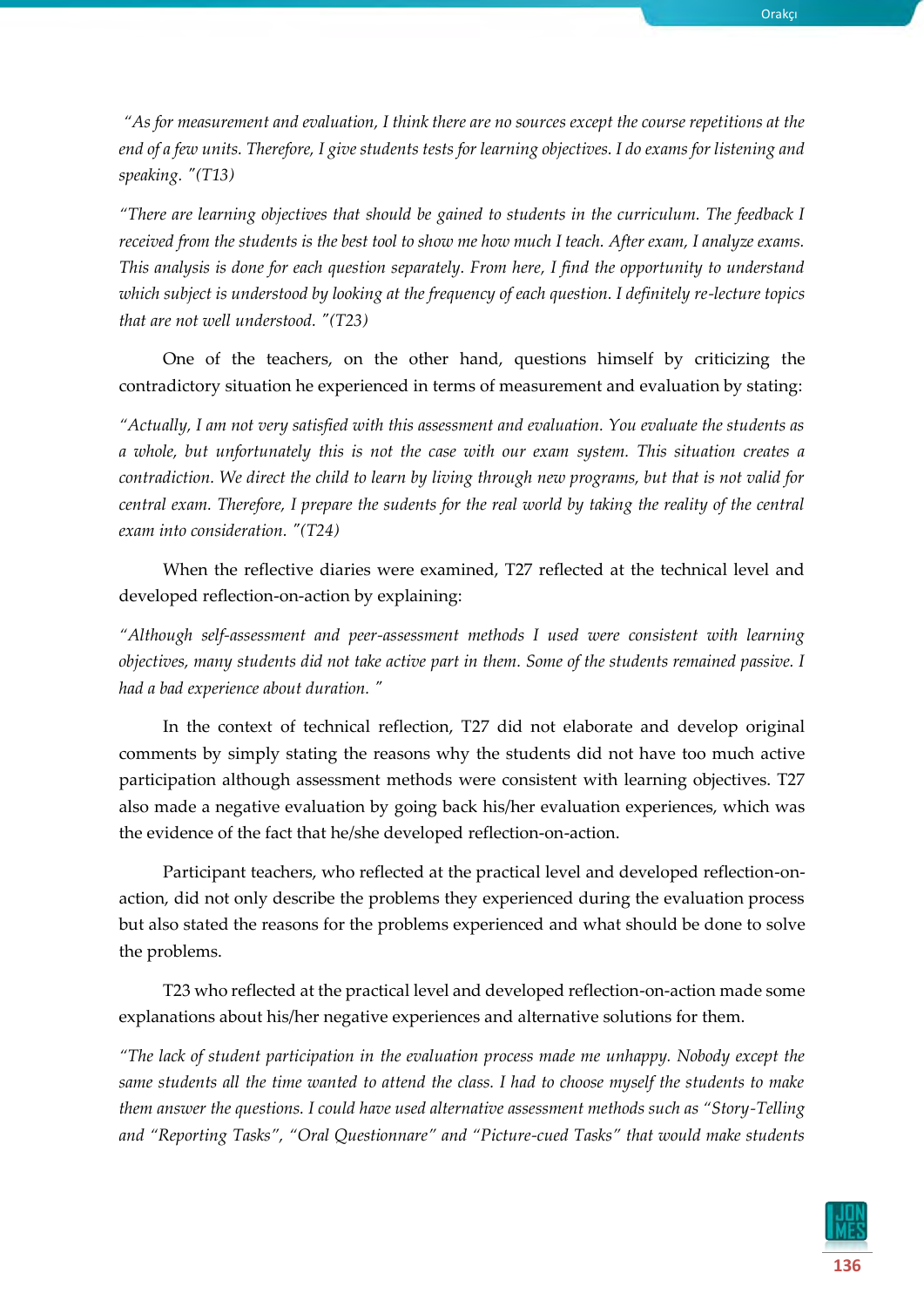*more active. In addition, I could not perform an evaluation process as I wanted because of time anxiety."*

T9 who reflected at the critical level and developed reflection-for-action made original inferences about the assessment methods as follows:

*"I designed the evaluation techniques such as question and answer, filling in the gap, and matching. In my teaching practice, I saw that only students who were willing and knew the answer took active part i the course. In order for the assessment techniques to be effective, heterogeneous collaborative teams should be formed, in which students who attend and do not attend the course will be together. Then, the alternative assessment materials such as "Story-Telling", "Reporting Tasks" and "Picturecued Tasks" should be given to these heterogeneous teams based on individual assesment and team assesment. I am going to make use of these assessment materials in my next lesson. Only answering the questions asked by the teacher does not mean that the teacher made an effective evaluation. The evaluation should be made with the active participation of the students by making them enjoyable rather than making them feel anxious. "* 

It can be inferred that T9 who reflected at the critical level and developed reflectionfor-action systematically questioned his/her teaching experiences about the evaluation of the teaching process and developed original ideas about what he/she could do differently in the future.

## **DISCUSSION AND CONCLUSION**

The present study explored teachers' reflection and their reflective thinking levels on the different dimensions of their teaching practice with regard to the dimension of learning objectives, content, learning-teaching process, and measurement and evaluation in the context of English course.

Based on the findings of the first sub-problem of the study, it was revealed that most of the participant teachers had information about reflective thinking. Considering the professional seniority of the teachers participating in the study, it is seen that there were no participant teachers for less than 10 years. Based on this, it can be said that professional experience is an important variable on teachers' reflective thinking. This finding of the study is supported by similar studies. When the literature was examined, it is seen that the relationship between reflective thinking and experience was emphasized by many researchers (Lee, 2005; Rodgers, 2002). In fact, as a result of the research conducted by Allen and Casbergue (1997), it was observed that reflection took place in the long term. Another finding of their research was that experienced teachers' remembering skills were fluent, stable, precise and consistent compared to the inexperienced and less experienced teachers. Yiğit Kır (2014), on the other hand, found that the participants who had the most knowledge about reflective thinking in her research, were the ones who just graduated from university. Individuals who had knowledge about reflective thinking stated that they learned this information during their higher education or on their own curiosity. Ocak, Ocak and Saban

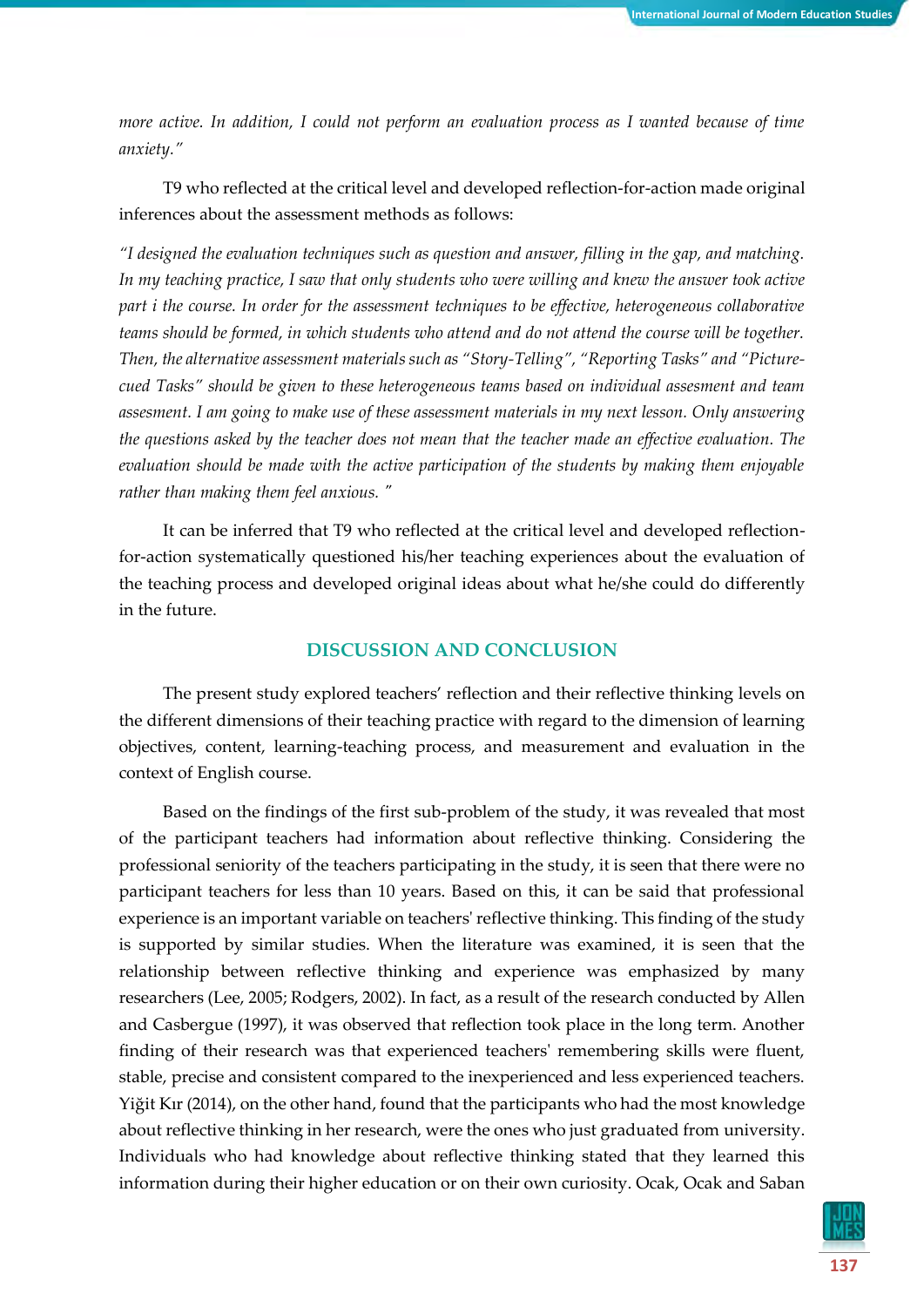(2014) and Dolapçıoğlu (2007) concluded in their research that there was no relationship between professional seniority and reflective thinking.

In the present study, it was determined that participant teachers developed reflectionin-action (relatively few), reflection-on-action, and reflection-for-action. Congruent with the findings of the present study, Moallem (1997) examined the reflection behaviors of a science teacher in her study and found that reflective thinking emerged to be one of the basic components of the teacher's thinking process, and that the teacher developed reflection-inaction, reflection-on-action, and reflection-for-action.

When the reflective thinking skills of the teachers regarding learning objectives of course were examined, the teachers stated that they made a change in the lesson plan because they thought that a lesson plan for the learning objectives could not be applied unless the students' prior knowledge was completed. This finding of the study is similar to Koç and Yıldız's (2009) study titled "Reflectors of Teaching Practice: Diaries" which determined that the teacher candidates had problems in the planning dimensions of the teaching practice based on their diaries and they made reflections on course learning objectives. Another finding of the present study revealed that the number of learning objectives was high and some learning objectives were difficult to reach. In this context, it is seen that some of the teachers emphasized the need to include learning objectives that cover different functions of the language and that can encourage language learning. Considering the views of the participant teachers in their reflective diaries, it was determined that the depth of their explanations varied from technical level to critical level and they focused on the relations of the learning objectives with the subject, material, method and techniques. These findings of the study overlap with the findings of the study conducted by Töman (2015) and Gencer (2008). In Töman's (2015) study, teacher candidates used superficial expressions only to describe what they did while explaining their teaching experiences and they used interpretative expressions on the relationships of learning objectives with different variables. On the other hand, in the context of reflective thinking at the practical level, it was observed that they questioned the relationships of the learning objectives with different variables in a systematic way. With regard to critical reflection, they used questioning expressions in a moral, ethical and systematic perspective. These findings of the research in the context of reflection at a critical level is supported by Valli (1990) who informs that effective responsible teaching is based on taking moral responsibility and not on having technical skills and Burgess (1999) underlines that teachers with principles of moral subjects have reflective teacher characterictics.

When reflective thinking skills of participant teachers regarding course content are examined, they stated that the content consisted of similar topics and was very intense and at the same time it was heavily based on vocabulary teaching. In addition, teachers stated that they prepared content for the learning objectives in which different daily language structures were included by taking into account the student levels, and that spelling rules

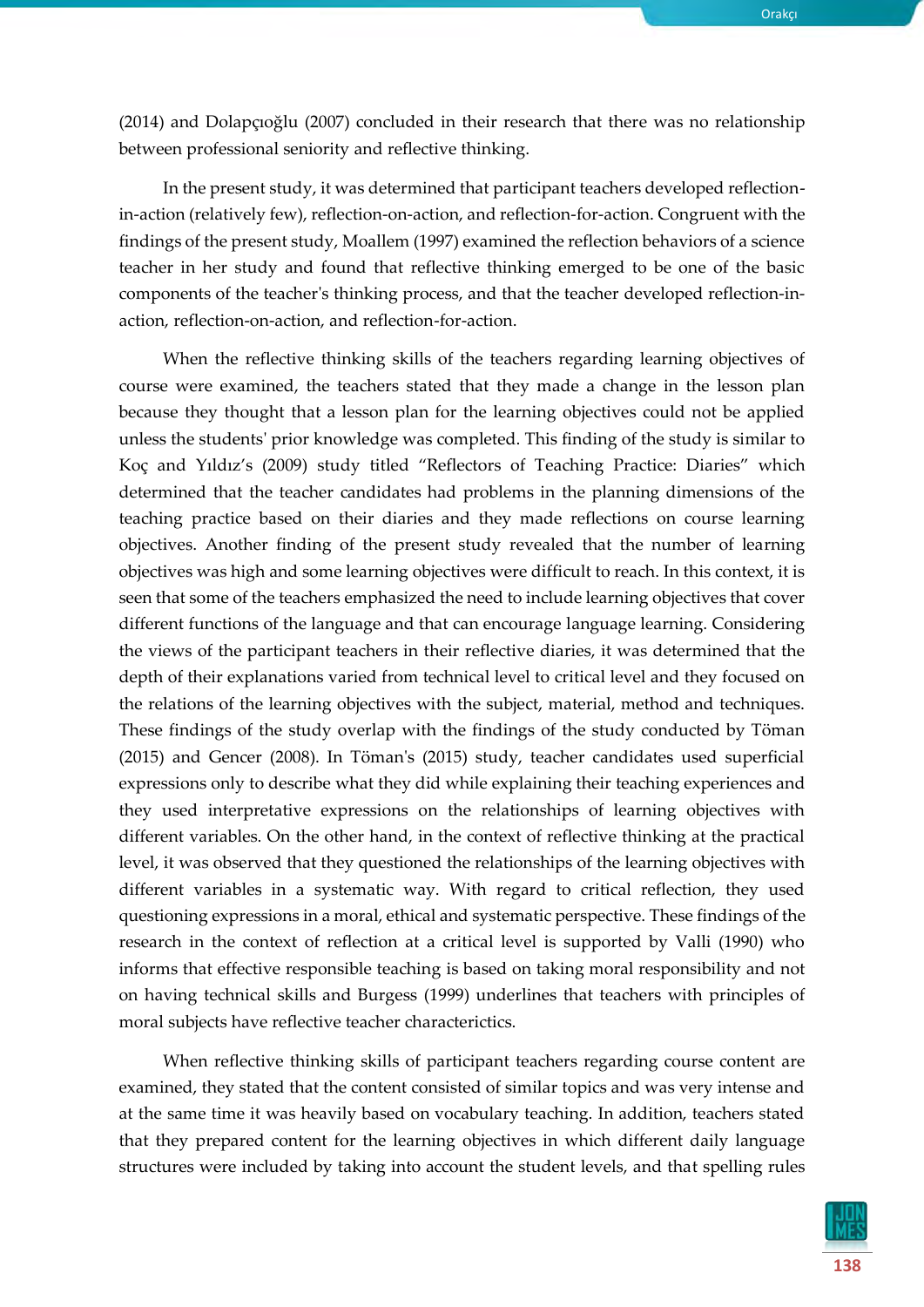were underrated in the content and they made some arrangements on this point. This finding of the study is similar to the result of the study of Köksal and Demirel (2008) and Özbek (2014) in which pre-service teachers determined some contents based on learning objectives, and took into account student characteristics while choosing and organizing the content. The fact that the participants made the content selection and arrangement by taking into account course learning objectives, the characteristics of the students and also the development levels of the students is similar to the findings of this study. Considering the views of the participant teachers in their reflective diaries, it was found out that participant teachers generally focused on the relationship of the sequence of content with teaching methods, teaching materials, subject content and student behavior in order to determine the sequence of content. Their explanations in their reflective diaries were of reflection in the technical level based on descriptive expressions, of reflection in the practical level based on detailed comments. This finding of the research is supported by the studies conducted by Töman (2015) and Gencer (2008).

When reflective thinking skills of teachers regarding the learning-teaching of course were examined, it was revealed that they reflected on teaching methods and techniques, activities and materials, student motivation, classroom atmosphere, ensuring participation in the lesson, Similar to these findings of the study, it was determined in Özbek (2014) and Köksal and Demirel's (2008) studies in which pre-service teachers prepared interesting and diverse activities, and while reflecting, they emphasized teaching in order to achieve the determined learning objectives, especially taking into account previous teaching practices. Erginel (2006), in her research titled "Developing reflective teachers: A study on perception and improvement of reflection in pre-service teacher education", determined that preservice teachers focused on subjects such as teaching methods and student motivation while thinking reflectively in the application process which is parallel to the results of the present study. Based on the opinions of the participant teachers in their reflective diaries, it was revealed that the participant teachers generally associated the teaching approaches, methods, techniques and materials they used in their course with student behavior, teaching skills, the duration of the course and the learning objectives of the course. Similar to these findings of the study, in the studies conducted by Töman (2015) and Gencer (2008), as the number of teaching practices increased, teacher candidates made more conscious, consistent and effective comments and reflected at technical, practical and critical levels, respectively.

When reflective thinking skills of teachers regarding the measurement and evaluation of course were examined, it was underlined that the efficiency of measurement tools and the need to prepare measurement tools according to the learning objectives should be realized. In fact, Özbek (2014) and Ünver (2001) emphasized that conducting measurement and assessment with regard to reflective thinking provides a reorganization in education, which can be thought to support the results of the present study. Considering the views of the participant teachers in their reflective diaries, it was determined that the participant teachers generally reflected at technical, practical and critical levels in which they associated

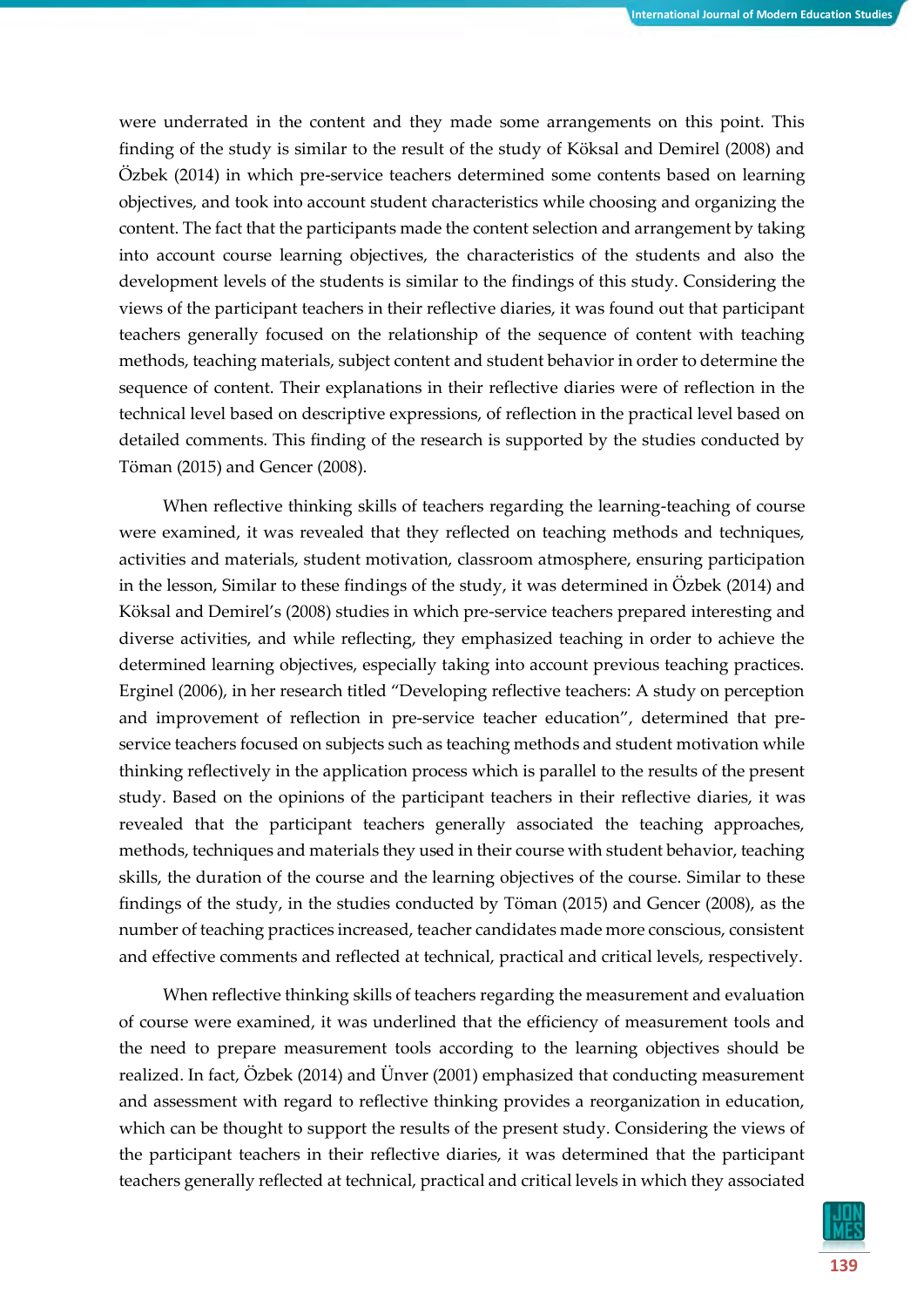the assessment methods of the course with the learning objectives, duration, student behavior, materials, alternative assessment methods made individually and as a group. Similar to these findings of the study, in the studies conducted by Töman (2015), as the reflective applications increased, teacher candidates did not see their assessment practices as sufficient and produced alternatives. In the final stages of reflective practices, they made original inferences and presented educational generalizations. As a result, the development of reflective thinking skills contributed to their professional development.

## *Recommendations*

The study is simply based on a relatively small number of participants, and the findings cannot be generalised. This can be acknowledged as a limitation of the study. Therefore, more studies including a large number of participants need to be carried out. It is thought that providing teachers with in-service training courses such as thinking skills, problem solving and decision making techniques, risk and crisis management that will contribute to overcoming their shortcoming and mistakes will further improve their reflective teaching and reflective thinking skills. In-service training activities can also be organized in order to increase the awareness of teachers about the dimensions of learning objectives, content, learning and teaching process and measurement and evaluation.

#### **Acknowledgments**

"There is no financial support and conflict of interest in this study. I would like to thank 27 participating teachers for their cooperation and willingness to respond to this research. In addition, I would like to thank the anonymous reviewers for their comprehensive and constructive feedback that guided me to improve the manuscript."

## **REFERENCES**

- Abrams, E. & Middleton, M. (2004). Pre-service middle school teachers reflecting on instructional practice through technology*. Paper presented at the* National Educational Computing Conference, New Orleans. ABD.
- Ahmad, I., Said, H.B., Zeb, A., Rehman, S., Ahmad, S., & Khan, W. (2013). How reflective practice improves teachers' classroom teaching skill? A case of community based schools in district Chitral, Khyber Pakhtunkhwa. *Social Sciences and Humanities*, *4*(1), 73-81.
- Allen, R. M. & Casbergue, R. M. (1997). Evolution of novice through expert teachers' recall: Implications for Effective reflection on practice. *Teaching and Teacher Education*, *13*(7): 741- 755
- Altınok, H. (2002). Reflective teaching: Its importance and reflections on teacher education. *Journal of Educational Research*, *2*(8), 65-73.

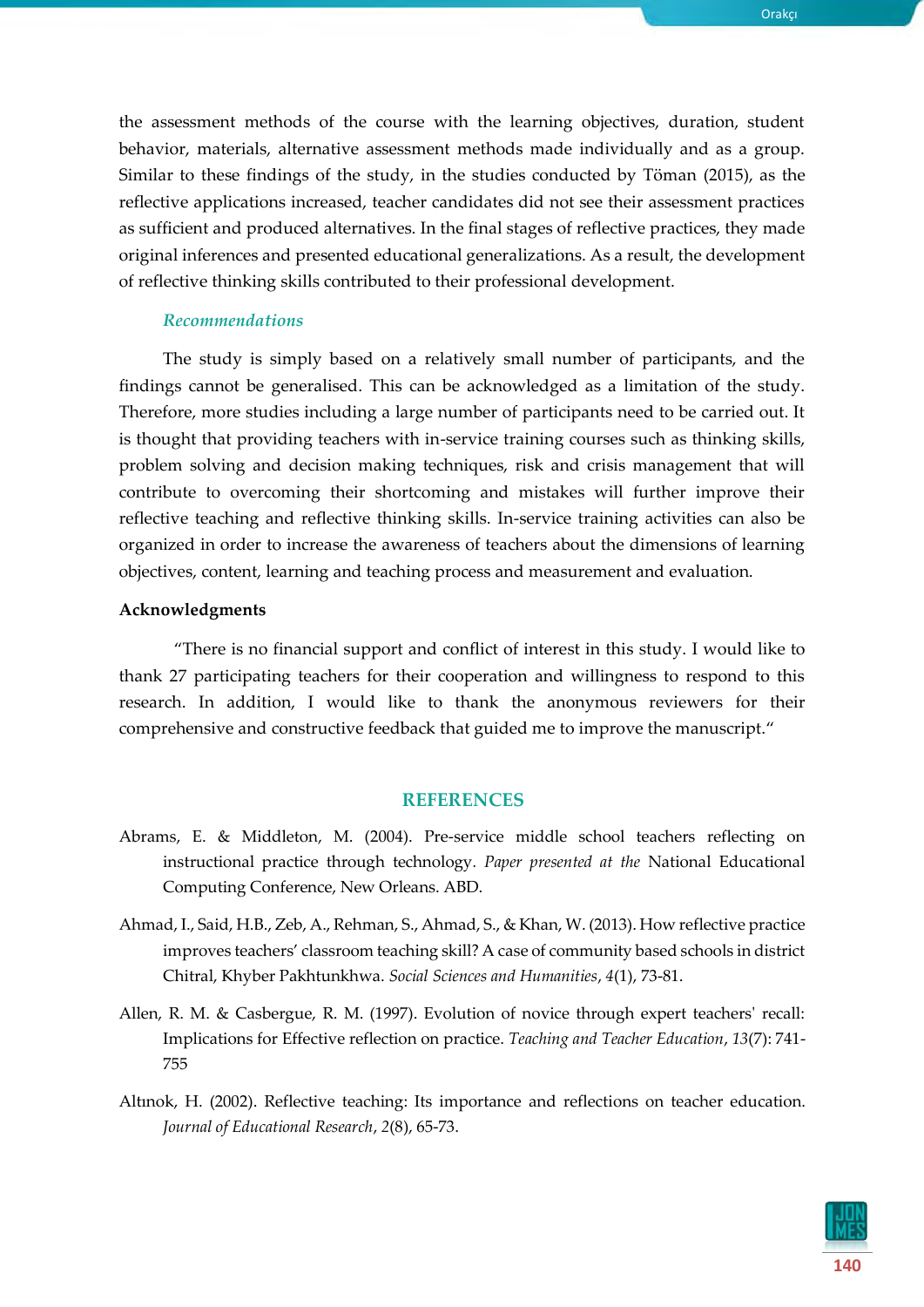- Aslan, G. (2009). *Investigating the relationship between the reflevtive thinging tendency and anxiety level among class teachers*. (Unpublished Master's thesis). Yeditepe University, Institute of Social Sciences, İstanbul.
- Atalay, T. D., & Karahan, B.Ü. (2016). An assessment on reflective thinking tendencies among turkish teacher candidates. *International Journal of Turkish Education and Training*, 2, 18-27.
- Ayçicek, B., Yanpar Yelken, T., & Yokuş, G . (2019). An analysis of teachers' reflective thinking tendencies depending on various variables. *Trakya Journal of Education*, *9*(3) , 612-626.
- Aydın, M., & Çelik, T. (2013). The prospective teacher' opinions relating reflective thinking skills. *Pamukkale Üniversitesi Eğitim Fakültesi Dergisi*, *34*(2), 169-181.
- Aydoğmuş, M. (2017). Investigation of the effectiveness of reflective teaching activities in secondary school. (Doctoral dissertation). Necmettin Erbakan University, Institute of Educational Sciences, Konya.
- Burgess, J. M. C. (1999). *Reflections of student teachers: Comparisons among five models of reflective thought.* Unpublished Doctoral Dissertation, University of North Carolina.
- Choy, S. C., & Oo, P. S. (2012). Reflective thinking and teaching practices: a precursor for incorporating critical thinking into the classroom? *International Journal of Instruction*, *5*(1), 167-183.
- Cohen, L., & Manion, L., (1994). *Research methods in education*. Fourth Edition, Newyork, Rutledge.
- Creswell, J. W. (2003). *Research design: Qualitative, quantitative, and mixed methods approaches* (2nd ed.). Thousand Oaks, CA: Sage.
- Dewey, J. (1933). How *we think: A restatement of the relation of reflective thinking to the educative process*. Boston: D. D. Heath.
- Dilekli, Y., & Orakcı, Ş. (2019). Analyzing teachers' reflective thinking in terms of some variables. *OPUS–Uluslararası Toplum Araştırmaları Dergisi, 11*(18), 1517-1539.
- Dolapçıoğlu, S. D. (2007). *Evaluation of classroom teachers' reflective thinking levels* (Unpublished Master's thesis). Mustafa Kemal University, Institute of Social Sciences, Hatay
- Duban, N., & Yanpar Yelken T. (2010). Öğretmen adaylarının yansıtıcı düşünme eğilimleri ve yansıtıcı öğretmen özellikleriyle ilgili görüşleri [Preservice teachers' opinions on reflective thinking tendencies and reflective teacher characteristics]. *Çukurova Üniversitesi Sosyal Bilimler Enstitüsü Dergisi*, *19*(2), 343-336.
- Eby, J.W., & Kujawa, E. (1994). *Reflective Planning, Teaching and Evaluation: K-12.* New York: Merrill
- Ekiz, D. (2006). Self-observation and peer-observation: Reflective diaries of primary studentteachers. *Elementary Education Online*, *5*(1) 45-57.

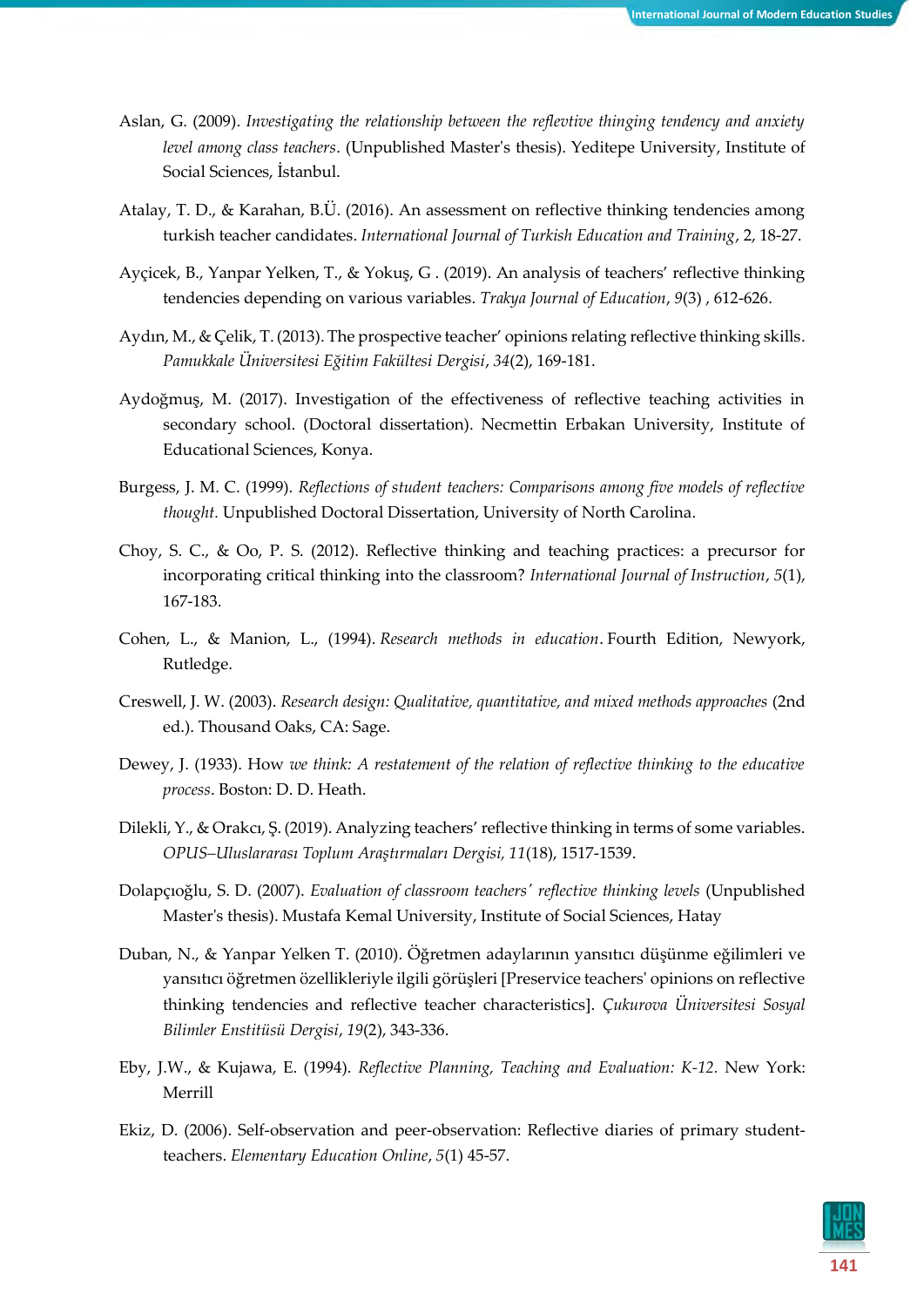- Elmalı, Ş., & Balkan Kıyıcı, F. (2018). Prospective Science Teachers' Tendecies of Reflective Thinking and Views About Reflective Thinking. *Elementary Education Online, 17*(3), 1706- 1718.
- Erginel-Şanal, S. (2006). *Developing reflective teachers: A study on perception and improvement of reflection in pre-service teacher education* (Unpublished doctoral dissertation). METU University, Institute of Social Sciences, Ankara.
- Ersözlü, Z. N. (2008). The effects of reflective thinking activities on the academic successes and attitudes of fifth grade primary social studies students. (Unpublished doctoral dissertation). Fırat University, Institute of Social Sciences, Elazığ.
- Evin-Gencel, İ., & Güzel-Candan, D. (2014). Öğretmen adaylarının eleştirel düşünme eğilimleri ve yansıtıcı düşünme düzeylerinin incelenmesi [Examination of pre-service teachers' critical thinking dispositions and reflective thinking levels]. 2. Uluslararası Eğitim Araştırmaları Kongresinde sözlü bildiri, Dokuz Eylül Üniversitesi, İzmir.
- Fakazlı, Ö., & Kuru Gönen S. İ. (2017). Reflection on reflection: EFL university instructors' perceptions on reflective practices, *Hacettepe University Journal of Education*, *32*(3), 708-726.
- Ferraro, J.M. (2000). *Reflective practice and professional development*. ERIC Digest ED449120.
- Gedik, H., Akhan, N. E., & Kılıçoğlu, G. (2014). The reflective thinking tendency of social studies candidate teachers. *Mediterranean Journal of Humanities*. *4*(2),113-130.
- Gencer, A. S. (2008). *Professional Development of Preservice Biology Teachers Through Reflective Thinking*. (Unpublished doctoral dissertation). METU University, Secondary Science and Mathematics Education Department, Ankara.
- Hasırcı, K. Ö., & Sadık, F. (2011). Sınıf öğretmenlerinin yansıtıcı düşünme eğilimlerinin incelenmesi [Reflective thinking trends of classroom teachers review]. *Ç.Ü. Sosyal Bilimler Enstitüsü Dergisi*, *20*(2), 195-210.
- Hatch, J.A. (2002). *Doing qualitative research in education settings*. New York: StateUniversity of New York Press.
- Henderson, G. J. (1996). *Reflective Teaching: The study of constructivist practices*. New York: Cornell University Press.
- Keskinkılıç, G. (2010). The affect of reflective thinking based learning activities in  $7<sup>th</sup>$  class science and technology lesson on the students' achievements and their scientific process skills. (Unpublished doctoral dissertation). Selçuk University, Konya.
- Kızılkaya, G. & Aşkar, P. (2009). Developing a thinking skill scale for problem solving. *Education and Science*, *34*(154), 82-92.
- Kirk, R. (2000). A study of the use of a private chat room to increase reflective thinking in preservice teachers. *College Student Journal*, *34*(1), 8-18.

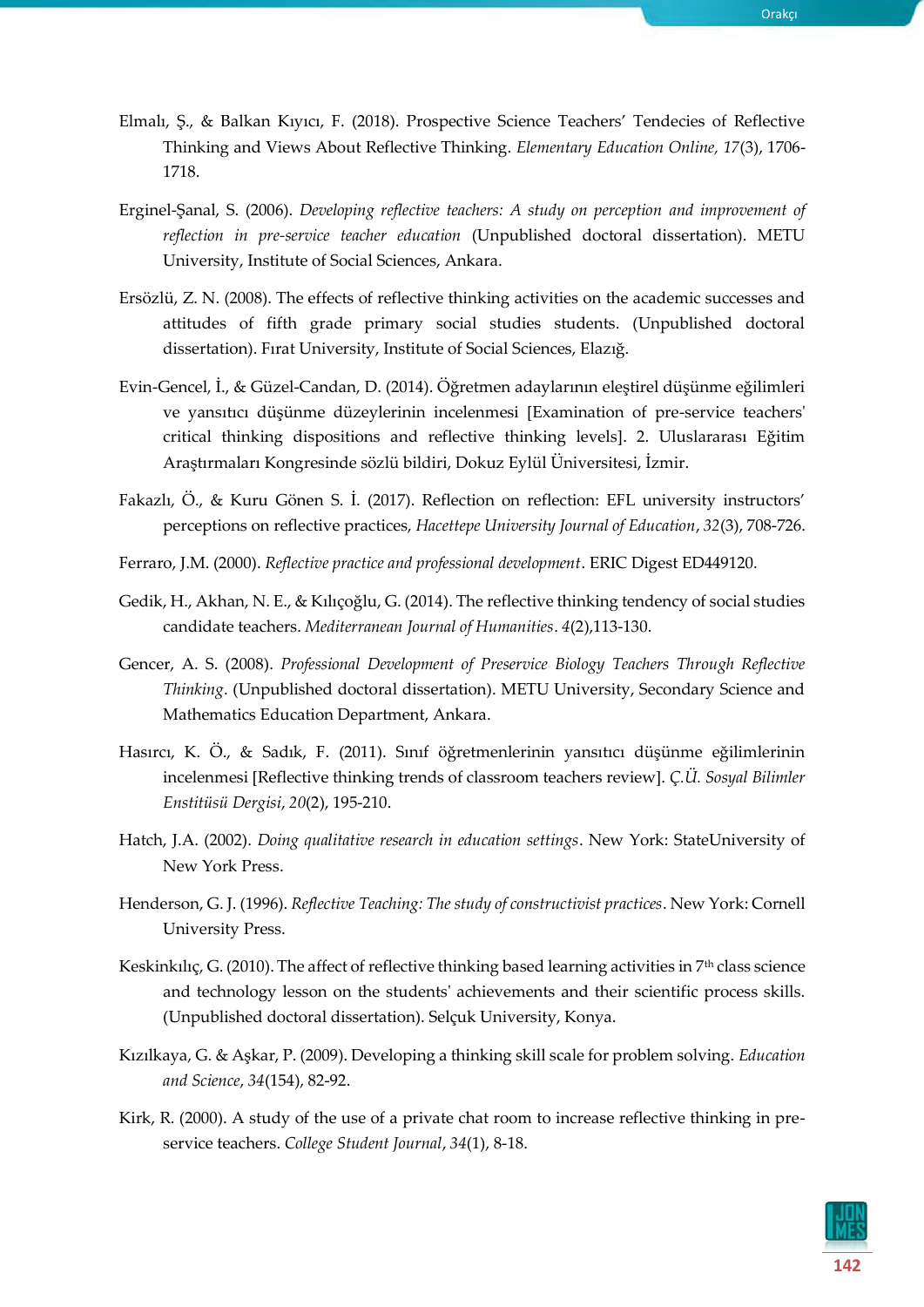- Kırnık, D. (2010). *The effect of activities that develop reflective thinking on student achievement in primary school 5th grade Turkish lesson*. (Unpublished Master's thesis), Fırat Universtiy, Institute of Social Sciences, Elazığ.
- Koç, C., & Yıldız, H. (2012). The reflectors of teaching experiences: Diaries. *Education and Science*, 37(164), 223-236.
- Kozan, S. (2007). *The effect of reflective thinking skill on the source searching and report writing course*. (Unpublished Master's thesis). Selçuk University, Institute of Social Sciences, Konya
- Köksal, N. & Demirel, Ö. (2008). The contributions of reflective thinking to teacher candidates' teaching practices. *Hacettepe University Journal of Education Faculty*, 34, 189-203
- Langer, A. M. (2002). Reflecting on Practice: Using Learning Journals in Higher and Continuing Education. *Teaching in Higher Education*, *7*(3), 337-351.
- Lee, H. J. (2005). Understanding and assessing preservice teachers' reflective teaching. *Teaching and Teacher Education*, 21, 699–715.
- Lincoln, Y. S., & Guba, E. G. (1985). *Naturalistic Inquiry*. Newbury Park, CA: Sage.
- Mc Collum, S. (2002). Reflection: A key for effective teaching. *Teaching Elementary Physical Education*, *13*(6), 6-7.
- Miles, M, B., & Huberman, A. M. (1994). *Qualitative data analysis: An expanded sourcebook*. (2nd ed). Thousand Oaks, CA: Sage.
- Minott, M. A. (2011). The impact of a course in reflective teaching on student teachers at a local university college. *Canadian Journal of Education/Revue Canadienne De l'éducation*, *34*(2), 131- 147
- Mitchell, C., & Coltrinari, H. (2001). Journal writing for teachers and students. In T. Barer Stein, & M. Kompf (Eds.), The craft of teaching adults (pp. 21-28). (3rd ed.). Toronto: Irwin Pub.
- Moallem, M. (1997). The content and nature of reflective thinking: a case of an expert middle school science teacher. *The Clearing House, 70*(3),143-51.
- Nalliveettil George, M. (2011). Reflective classroom practice for effective classroom instruction. *International Education Studies*, *5*(3), 205-211.
- Nodoushan, M. A. S. (2011). Reflective teaching in EFL classes: An overview. *I-Manager's Journal on School Educational Technology*, *6*(3), 1-7.
- Norton, J. L. (1996). Locus of control and reflective thinking in preservice teachers. *Education*, *117*(3), 401-408.
- Ocak, G., Ocak, İ., & Saban, Y. (2013). The evaluation of reflective thinking tendency of primary school teachers in science and technology courses. *Journal of Uludag University Faculty of Education*, *26*(1), 161-184. Retrieved from https://dergipark.org.tr/tr/pub/uefad/issue/16697/173575

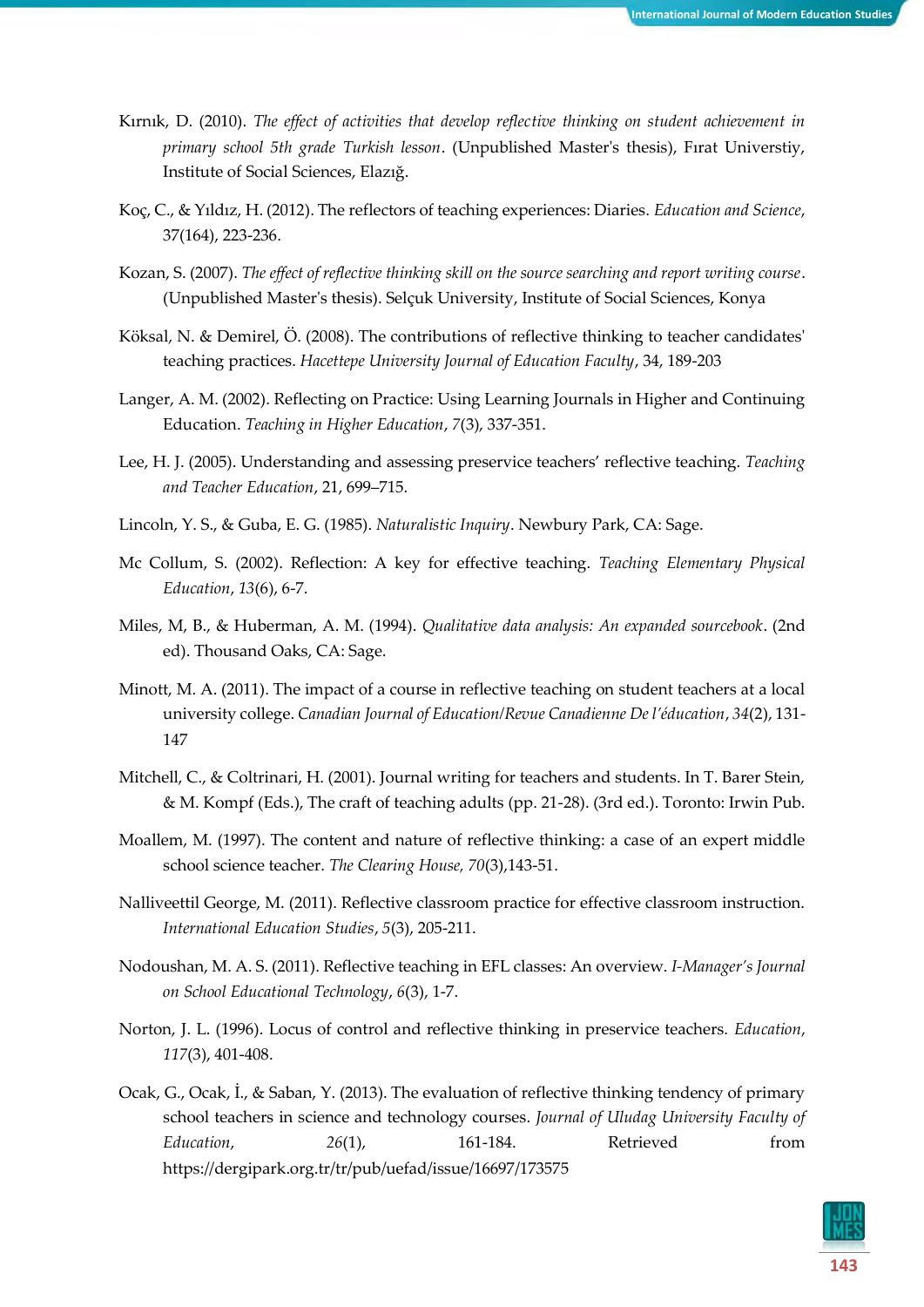- Olteanu, C. (2017). Reflection-for-action and the choice or design of examples in the teaching of mathematics. *[Mathematics Education Research Journal,](https://link.springer.com/journal/13394) 29*, 349–367
- Oruç, İ. (2000). *Effects of Reflective Teacher Training Program on Teachers' Perception of Classroom Environment and on Their Attitudes Toward Teaching Profession*. (Unpublished Master's thesis). METU University, Institute of Social Sciences, Ankara.
- Özbek, G. (2014). *Reflective thinking skills of prospective teachers: An action research* (Unpublished Master's thesis). Akdeniz University Institute of Educational Sciences.
- Pollard, A. (1997). *Reflective Teaching in the Primary School.* London: Cassell Education.
- Razaeyan, M., & Nikoopour, J. (2013).The relationship between reflectivity of foreign language teachers with Iranian students' achievement. *Journal of Language Sciences & Linguistics, 1*(1), 9-20.
- Rodgers, C. (2002). Defining reflection: Another look at John Dewey and reflective thinking. *Teachers College Record*, *104*(4), 842–866.
- Rudd, R. D. (2007). Defining critical thinking. *Techniques*, *82*(7), 46-49.
- Schnepfleitner, F.M. & Ferreira, M.P. (2021). Transformative learning theory is it time to add a fourth core element? *Journal of Educational Studies and Multidisciplinary Approaches*, *1*(1), 40- 49.
- Schön, D. A. (1983). *The Reflective Practitioner: How Professionals Think in Action*. New York: Basic Books.
- Semerci, Ç. (2007). Developing a reflective thinking tendency scale for teachers and student teachers. *Educational Sciences: Theory and Practice*, *7*(3), 733-740.
- Stake, R. E. (1995). *The art of case study research*, Thousand Oaks, CA: Sage.
- Şahan, H. H., & Kalkay, İ. (2011, October). *Reflective Thinking Tendencies of Pre-Service Teachers.*  Sözel Bildiri, I. Uluslararası Eğitim Programları ve Öğretim Kongresi, Anadolu University, Eskişehir. http://www.pegem.net/ akademi/kongrebildiri\_detay.aspx?id=129972
- Şahin, A. (2011). Evaluating pre-servıce turkish teachers' reflective thinking tendencies according to various variables. *Electronic Journal of Social Sciences, 10*(37), 108-119.
- Şahin, Ç. (2009). Examining of journals of prospective science teachers according to their reflective thinking abilities. *Hacettepe University Journal of Education Faculty*, 36, 225- 236.
- Tok, Ş. (2008a). The effects of reflective thinking activities in science course on academic achievements and attitudes toward science. *Elementary Education Online,* 7(3), 557-568.
- Tok, Ş. (2008b). The impact of reflective thinking activities on student teachers' attitudes toward teaching profession, performance and reflections. *Education and Science*, *33*(149), 104-117.